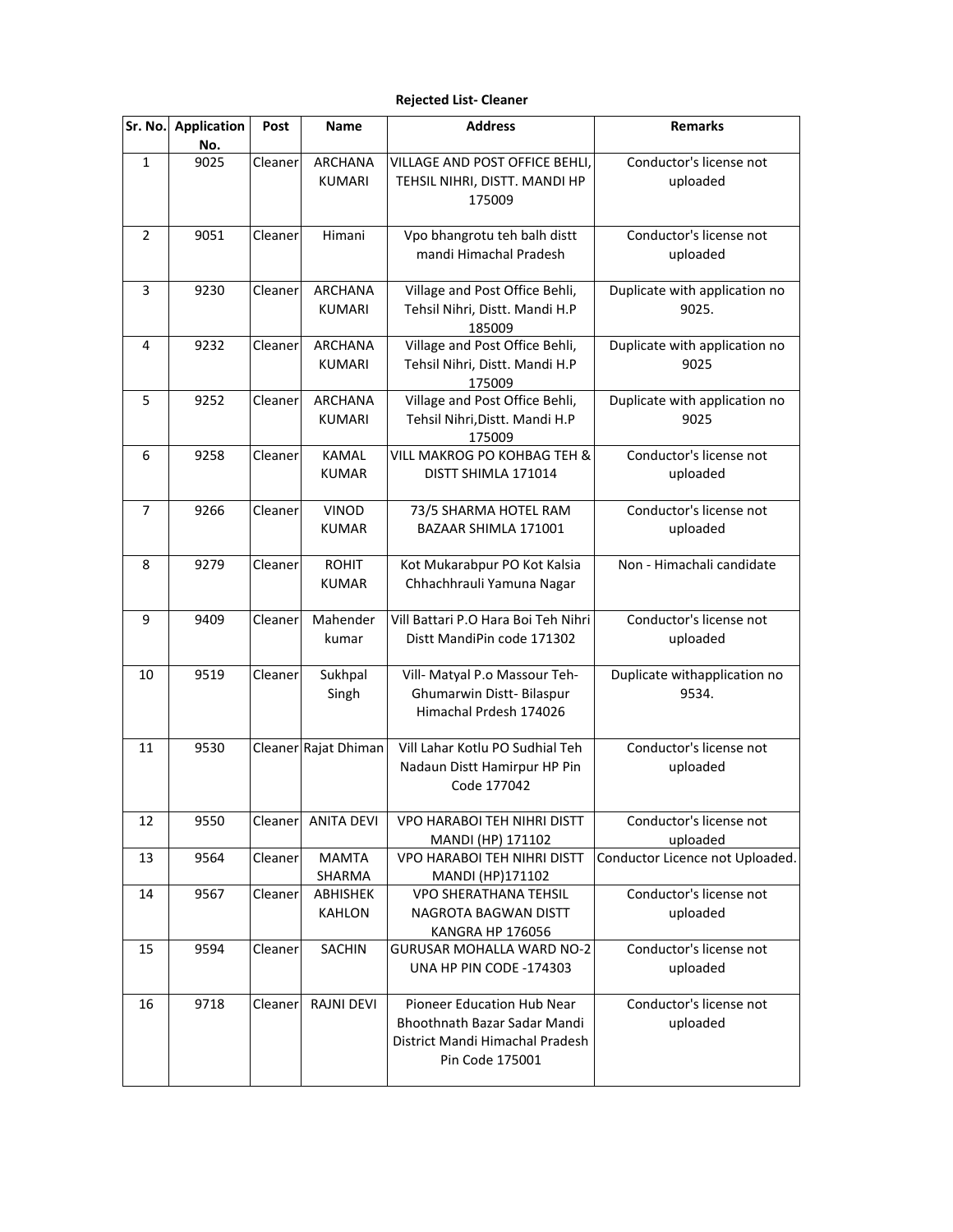| 17 | 9729  | Cleaner | RANJANA                        | <b>VILL BISHAL PO DIGERH TEH ANNI</b><br>DISTT KULLU HP-172026                                                      | Conductor's license not<br>uploaded               |
|----|-------|---------|--------------------------------|---------------------------------------------------------------------------------------------------------------------|---------------------------------------------------|
| 18 | 9763  | Cleaner | LOVELY<br><b>KUMARI</b>        | HN 90 RAM VIHAR BALTANA<br><b>DISTIC MOHALI</b>                                                                     | Non-Himachali candidate                           |
| 19 | 9799  | Cleaner | Lakhvinder<br>Singh            | Village Bard Post Office Sunhani<br>Teh Jhandutta Distt Bilaspur<br>HPPin 174029                                    | Time Barred(BPL)Certificate<br>uploaded.          |
| 20 | 9809  | Cleaner | <b>VIVEK</b><br><b>KUMAR</b>   | Vill samkehar po jhonka ratial teh<br>jawali dist kangra pin 176023                                                 | Conductor's license not<br>uploaded               |
| 21 | 9851  | Cleaner | Upasana                        | village Randoul Post office<br>Tattapani Tehsil Karsog Distt.<br>mandi hp 175009                                    | Conductor's license not<br>uploaded               |
| 22 | 9914  | Cleaner | Sumit<br>Sharma                | VPO Dangoh KhasTehsil Amb<br>Distt Una 177204                                                                       | Conductor's license not<br>uploaded               |
| 23 | 9915  | Cleaner | <b>ANKUR</b><br><b>KUMAR</b>   | <b>VILL NIHARA PO DHUPKIARA TEH</b><br><b>JAISINGHPUR DISTT KANGRA</b><br>HIMACHAL PRADESH PIN 176096               | Conductor's license not<br>uploaded               |
| 24 | 9916  | Cleaner | Sumit<br>Sharma                | Vpo Dangoh Khas Tehsil Amb<br>Distt Una 177204                                                                      | D.O.B Proof& Conductor's<br>license not uploaded. |
| 25 | 9967  | Cleaner | <b>BHUSHAN</b><br><b>KUMAR</b> | VILL- JUBBAR PO- DEVNAGAR<br>TEH-SHIMLA DISTT-SHIMLA HP-<br>171011                                                  | Conductor's license not<br>uploaded.              |
| 26 | 10059 | Cleaner | <b>GANGA DEVI</b>              | Village: Nk Darranga, P.o :<br>Daranga Mela, Ps: Tamulpur,<br>Dist: Baksa, City: Darranga Mela,<br>Pin code: 781360 | Non Himachali candidate.                          |
| 27 | 10064 | Cleaner | POONAM                         | Vill-mangsu, P.O-thanedhar, teh-<br>kumarsain, distt-shimla, himachal<br>pradesh Pin code-172030                    | Conductor's license not<br>uploaded               |
| 28 | 10106 | Cleaner | POOJA                          | THAKUR NIWAS NEAR HARI<br>NIWAS CEMETRY ROAD SANJAULI                                                               | Conductor's license not<br>uploaded               |
| 29 | 10147 | Cleaner | SUSHMA                         | Vill-mangsu, P.O-thanedhar, teh-<br>kumarsain, distt-shimla/himachal<br>pradeshPin code-172030                      | Conductor's license not<br>uploaded               |
| 30 | 10149 | Cleaner | <b>ROSHAN LAL</b>              | <b>VILLAGE BHOLALI P O JUBBLI</b><br>TEHSIL KUPVI DISTT. SHIMLA H.P<br>171210                                       | Conductor's license not<br>uploaded               |
| 31 | 10311 | Cleaner | <b>JAGDISH</b><br><b>CHAND</b> | VILLAGE NERA BAGA P.O.<br>RAJANA TEH. SANGRAH DISTT.<br>SIRMOUR HP 173023                                           | Conductor's license not<br>uploaded               |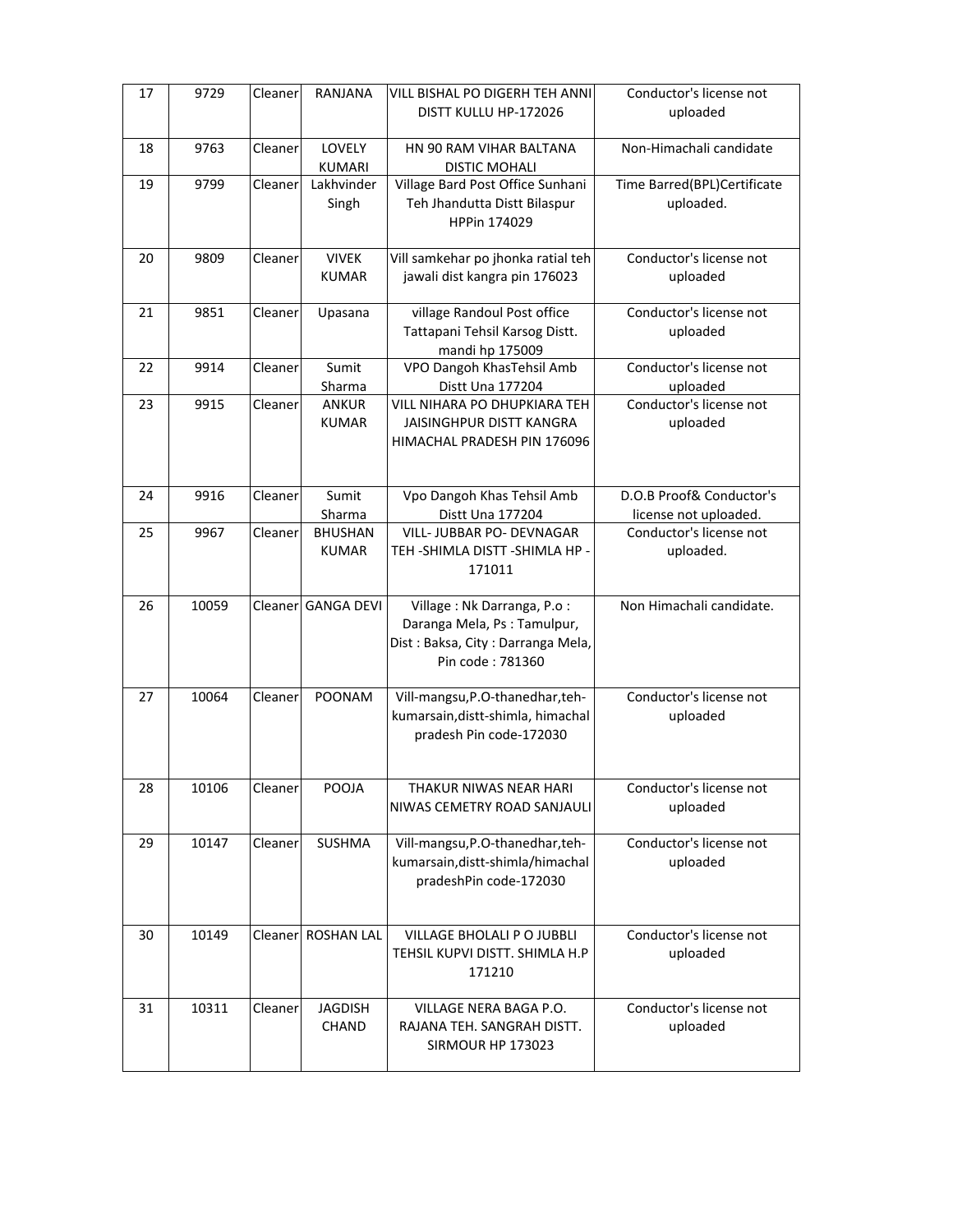| 32 | 10324 |         | Cleaner MUKTA DEVI  | VILL.MANDAP PO BASSI               | D.O.B Proof& Conductor's     |
|----|-------|---------|---------------------|------------------------------------|------------------------------|
|    |       |         |                     | TEH.CHACHIOT DISTT.MANDI           | license not uploaded.        |
|    |       |         |                     | HP175029                           |                              |
| 33 | 10331 | Cleaner | <b>NISHANT</b>      | VILLAGE SAI DA LAHRDA NEARBY       | Conductor's license not      |
|    |       |         | <b>KUMAR</b>        | PANCHAYAT GHAR PO SAI SUB          | uploaded.                    |
|    |       |         |                     | TEH THURAL DIST KANGRA HP          |                              |
|    |       |         |                     | PIN 1761007                        |                              |
|    |       |         |                     |                                    |                              |
| 34 | 10336 | Cleaner | PREETI              | <b>VPO BHARARA TEH.SUNNI</b>       | D.O.B Proof& Conductor's     |
|    |       |         |                     | DISTRICTSHIMLAPIN 171018 HP        | license not uploaded.        |
| 35 | 10378 | Cleaner | <b>HEMA DEVI</b>    | VILLAGE-MALAWAN, POSTOFFICE-       | Conductor's license not      |
|    |       |         |                     | MANGOO, TEHSIL-ARKI, DISTRICT-     | uploaded.                    |
|    |       |         |                     | SOLAN, HIMACHAL PRADESH-           |                              |
|    |       |         |                     | 171102                             |                              |
|    |       |         |                     |                                    |                              |
|    |       |         |                     |                                    |                              |
| 36 | 10415 | Cleaner | <b>DHEERAJ</b>      | VILLAGE-NICHLA BADOH(485) PO-      | Conductor's license not      |
|    |       |         |                     | JAGJITNAGAR TEH-KASAULI DISTT-     | uploaded.                    |
|    |       |         |                     | <b>SOLAN HP-173225</b>             |                              |
|    |       |         |                     |                                    |                              |
| 37 | 10490 | Cleaner | YOGESH              | TYPE-1 BLOCK-2 SET-2 GRAND         | Conductor's license not      |
|    |       |         |                     | HOTEL SHIMLA HIMACHAL              | uploaded.                    |
|    |       |         |                     | PRADESH 171001                     |                              |
|    |       |         |                     |                                    |                              |
| 38 | 10534 | Cleaner | <b>HEM RAJ</b>      | V.P.O.CHHAKOHTEHSILSADARDIS        | Duplicate withapplication no |
|    |       |         |                     | TT.BILASPUR(H.P.)174001            | 10523.                       |
|    |       |         |                     |                                    |                              |
| 39 | 10564 | Cleaner | <b>REKHA</b>        | <b>VILL-CHAURAS PO- DEVNA TEH-</b> | Conductor's license not      |
|    |       |         |                     | NOHRA DHAR DISTT - SIRMAUR         | uploaded.                    |
|    |       |         |                     | <b>HP PIN CODE-173104</b>          |                              |
| 40 | 10577 | Cleaner | <b>JEET LAL</b>     | VILL-CHELA PO-KHALANOO TEH-        | Conductor's license not      |
|    |       |         |                     | KOTLI DISTT-MANDI (H.P.)           | uploaded.                    |
|    |       |         |                     | 175003                             |                              |
|    |       |         |                     |                                    |                              |
| 41 | 10594 | Cleaner | <b>GAURAV</b>       | <b>VPO KHURAHAL TEH DEHAR ST</b>   | Conductor's license not      |
|    |       |         | JASWAL              | DISTT MANDI HIMACHAL               | uploaded.                    |
|    |       |         |                     | <b>PRADESH 175017</b>              |                              |
|    |       |         |                     |                                    |                              |
| 42 | 10673 | Cleaner | <b>MEENAXI</b>      | W/O Ravi KUMAR V P O SAKOH         | Conductor's license not      |
|    |       |         | <b>DHIMAN</b>       | tahsil jaisinghpur Distt Kangra HP | uploaded.                    |
|    |       |         |                     | pin 176082                         |                              |
| 43 | 10702 | Cleaner | Prem chand          | Village taraur p.o. segli teh.     | Duplicate withapplication no |
|    |       |         |                     | Chachyot distt. Mandi H.P.         | 15594.                       |
|    |       |         |                     | 175029                             |                              |
| 44 | 10745 |         | Cleaner LALIT KUMAR | <b>VILL RANGHARPO NIHRITEH</b>     | Conductor's license not      |
|    |       |         | <b>THAKUR</b>       | NIHRIDISTT MANDI PIN 175038        | uploaded.                    |
|    |       |         |                     |                                    |                              |
| 45 | 10746 |         | Cleaner LALIT KUMAR | <b>VILL RANGHARPO NIHRITEH</b>     | Duplicate withapplication no |
|    |       |         | THAKUR              | NIHRIDISTT MANDI PIN 175038        | 10745.                       |
|    |       |         |                     |                                    |                              |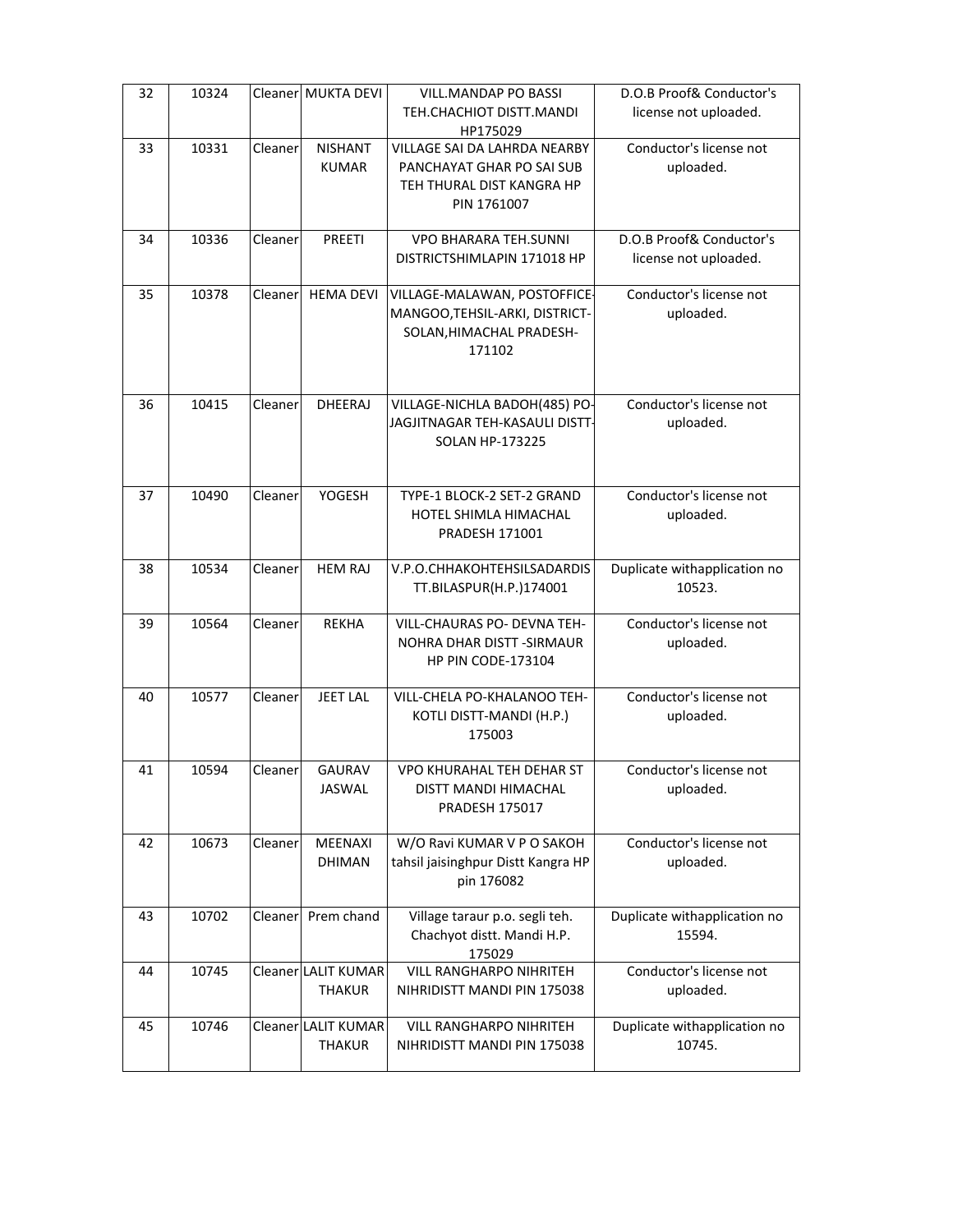| 46 | 10802 |          | Cleaner Satish Thakur | 196 Chaman colony Dhanas UT                             | Bonafide Himachali Certificate       |
|----|-------|----------|-----------------------|---------------------------------------------------------|--------------------------------------|
|    |       |          |                       | Chandigarh pin code-160014                              | not Uploaded.                        |
| 47 | 10877 | Cleaner  | Surender              | Village Lanjhani PO Gharoh Tehsil                       | Conductor's license not              |
|    |       |          | Kumar                 | Dharamshala                                             | uploaded.                            |
| 48 | 10987 | Cleaner  | <b>ROHIT</b>          | <b>VPO-GHER MANGARH TEH-</b>                            | Conductor's license not              |
|    |       |          | SAGAR<br>SANJAY       | DEHRA DISTT-KANGRA                                      | uploaded.<br>Conductor's license not |
| 49 | 11023 | Cleaner  |                       | VILL JUNDI PO SAMOLI TEH<br>ROHRU DISTT SHIMLAHP 171207 | uploaded.                            |
|    |       |          |                       |                                                         |                                      |
| 50 | 11032 | Cleaner  | <b>MAHINDER</b>       | VPO KANOH TEH BARSAR DISTT                              | Conductor's license not              |
|    |       |          | <b>SINGH</b>          | HAMIRPUR HP PIN 174304                                  | uploaded.                            |
| 51 | 11132 | Cleaner  | sanjeev               | vill hara po shahpur distt kangra                       | Conductor's license not              |
|    |       |          | kumar                 | pincode 176206                                          | uploaded.                            |
| 52 | 11217 | Cleaner  | TILAK RAJ             | Vill Naun PO Kot Teh. Chachyot<br>Distt Mandi HP 175028 | Conductor's license not              |
|    |       |          |                       |                                                         | uploaded.                            |
| 53 | 11221 | Cleaner  | <b>VIKAS</b>          | WARD NO 3 VPO SUJANPUR TEH                              | Conductor's license not              |
|    |       |          | <b>KUMAR</b>          | <b>SUJANPUR TIHRA DISTT</b>                             | uploaded.                            |
|    |       |          |                       | HAMIRPUR HP 176110                                      |                                      |
| 54 | 11264 | Cleaner  | <b>PUSHP</b>          | VILLAGE PADHEHR PO BALLAH                               | Conductor's license not              |
|    |       |          | RANJAN                | <b>TEHSIL PALAMPUR DISTT</b>                            | uploaded.                            |
|    |       |          |                       | KANGRA HP PIN CODE 176064                               |                                      |
| 55 | 11267 | Cleaner  | Chetan                | Vpo rohanda teh NIHRI district                          | Duplicate withapplication no         |
|    |       |          | Kumar                 | mandi HP pin 175031                                     | 14217.                               |
| 56 | 11428 |          | Cleaner RATIKA DEVI   | Village and Post Office Mehla Sub-                      | Conductor's license not              |
|    |       |          |                       | Tehsil Dharwala District Chamba                         | uploaded.                            |
|    |       |          |                       | Himachal Pradesh 176311                                 |                                      |
| 57 | 11442 | Cleaner  | <b>MOHD</b>           | VILL KIMACHANDRAWLI PO KEDI                             | Time Barred Conductor's license      |
|    |       |          | ARSHAD                | TEH NERWA DISTT SHIMLA                                  | uploaded.                            |
|    |       |          |                       | 171210                                                  |                                      |
| 58 | 11444 |          | Cleaner PUSHPENDER    | VILLAGE SANANA POST OFFICE                              | Fee not verified.                    |
|    |       |          | <b>KUMAR</b>          | <b>GHAI GHAT TEHSIL KASAULI</b>                         |                                      |
|    |       |          |                       |                                                         |                                      |
| 59 |       |          |                       | DISTRICT SOLAN HIMAHAL<br>PRADESH                       |                                      |
|    | 11447 |          | Cleaner PUSHPENDER    | VILLAGE SANANA POST OFFICE                              | Duplicate withapplication no         |
|    |       |          | <b>KUMAR</b>          | <b>GHAIGHAT TEHSIL KASAULI</b>                          | 11444.                               |
|    |       |          |                       | <b>DISTRICT SOLAN HIMACHAL</b>                          |                                      |
| 60 | 11464 | Cleaner  | <b>HEM RAJ</b>        | PRADESH                                                 | Conductor's license not              |
|    |       |          |                       | VILLAGE DHARMOD PO<br>NAINIKHAD SUB TEHSIL KAKIRA       | uploaded.                            |
|    |       |          |                       | DISTT. CHAMBA                                           |                                      |
| 61 | 11493 | Cleaner  | <b>RAHUL</b>          | Vill Jukandi Po Paisa Teh Dehra                         | Duplicate withapplication no         |
|    |       |          |                       | Distt Kangra Pin Code 177114                            | 10617.                               |
| 62 | 11517 | Cleanerl | <b>KAMAL JEET</b>     | Village Nall Post Office Tissa                          | Conductor's license not              |
|    |       |          | <b>SINGH</b>          | <b>Tehsil Churah District Chamba</b><br>pin code 176316 | uploaded.                            |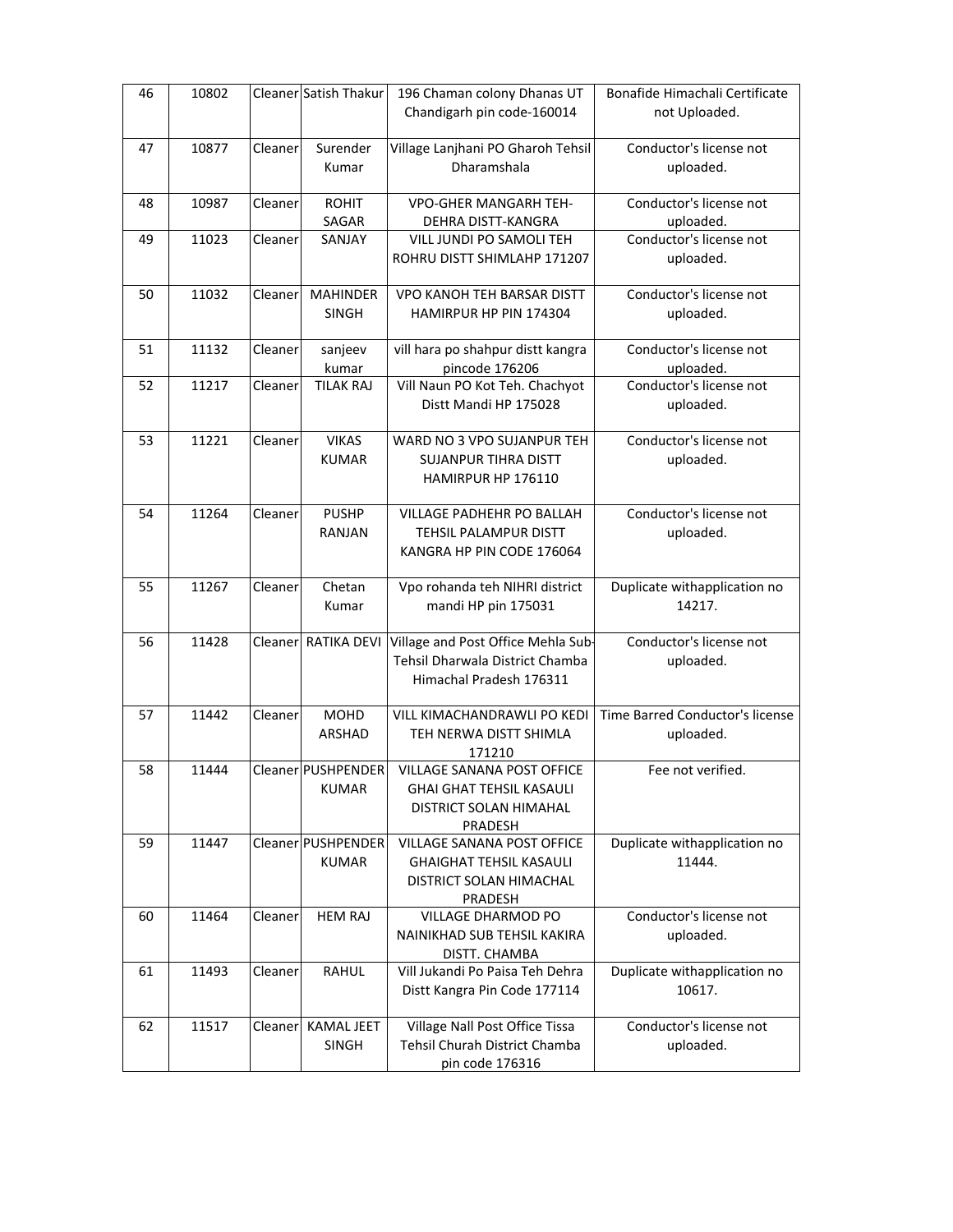| 63 | 11547 | Cleaner  | <b>KAMAL JEET</b><br><b>SINGH</b> | Village Nall Post Office Tissa<br>Tehsil Churah District Chamba                          | Duplicate withapplication no<br>11517.                                  |
|----|-------|----------|-----------------------------------|------------------------------------------------------------------------------------------|-------------------------------------------------------------------------|
| 64 | 11548 | Cleaner  | SUMAN                             | <b>VILLAGE KOTHI TEHSIL PADHAR</b><br>DISTRICT MANDI PIN CODE<br>176121                  | Conductor's license not<br>uploaded.                                    |
| 65 | 11585 | Cleaner  | Rekha<br>Kumari                   | <b>VILLAGE PANOL P.O BATWARA</b><br>TEH. SUNDER NAGAR DISTRICT.<br><b>MANDI 175017</b>   | Conductor's license not<br>uploaded.                                    |
| 66 | 11648 | Cleaner  | <b>VIKRAM</b><br><b>SINGH</b>     | <b>VILL DUHAKA PO GAWALI TEH</b><br>PADHAR DISTT MANDI HP<br>175012                      | Conductor's license not<br>uploaded.                                    |
| 67 | 11690 | Cleaner  | <b>BOBY</b><br><b>KUMAR</b>       | VILL.CHHAMB, P.O. KAKKAR, TEH.<br>BAMSON TAUNI DEVI, DISTT.<br>HAMIRPUR, H.P-177028      | Duplicate withapplication no<br>11663.                                  |
| 68 | 11723 | Cleaner  | NARENDRA<br>SARSWAT               | VILLAGE-AADSAR, TEH-SRI<br>DUNGARGARH, BIKANER                                           | Conductor's license not<br>uploaded.                                    |
| 69 | 11807 | Cleaner  | <b>DINESH</b><br><b>KUMAR</b>     | VILL MUSRANI P.O. KANDHATEH.<br>CHACHYOT DISTT, MANDI H.P.<br>175035                     | D.O.B Proof& Educational<br>Qualification Certificates not<br>Uploaded. |
| 70 | 11959 | Cleaner  | <b>LAL CHAND</b>                  | <b>VILLAGE NEWKENDER POST</b><br>OFFICE SUGHA TEHSIL NIRMAND<br>DISTT KULLU HP 172201    | Duplicate withapplication no<br>12040.                                  |
| 71 | 11963 | Cleaner  | <b>LAL CHAND</b>                  | VILLAGE NEWKUNDER POST<br>OFFICE SUGHA TEHSIL NIRMAND<br>DISTT KULLU HP 172201           | Duplicate withapplication no<br>12040.                                  |
| 72 | 12017 |          | Cleaner Bhuwneshwe<br>r           | H.No. 420 S-II BBMB Colony<br>Tehsil Sunder Nagar Distt. Mandi<br>H.P.                   | Conductor's license not<br>uploaded.                                    |
| 73 | 12112 | Cleaner  | Sanjeev<br>kumar                  | Sdm calouni chhota Raura khurd<br>milak Rampur                                           | D.O.B Proof& Conductor's<br>license not uploaded.                       |
| 74 | 12127 | Cleaner  | CHAMEL<br><b>SINGH</b>            | VPO. NAGROTA SURIAN TEHSIL<br>JAWALI DISTT. KANGRA HP<br>176027                          | Less Fee.                                                               |
| 75 | 12129 | Cleaner  | Mahender<br>Kumar                 | Vill. Hataun P.O. Shiva Badar Teh.<br>Sadar Distt. Mandi H.P. 175124                     | D.O.B Proof& Conductor's<br>license not uploaded.                       |
| 76 | 12131 | Cleaner  | <b>HARSHA</b>                     | village panu post office lowerkoti<br>tehsil rohru district shimla HP<br>171207          | Conductor's license not<br>uploaded.                                    |
| 77 | 12166 | Cleanerl | Mayuri                            | Village Dabri, Post office Mohal,<br>Tehsil Bhunter, District Kullu<br>,Himachal Pradesh | Conductor's license not<br>uploaded.                                    |
| 78 | 12339 | Cleaner  | <b>NISHA DEVI</b>                 | VILLAGE DUNGLU PO NAMHOL<br>TEHSIL NAMHOL DISTT BILASPUR                                 | Conductor's license not<br>uploaded.                                    |
| 79 | 12374 |          | Cleaner  KEWAL RAM                | VILL RAST PO RONHAT SUB TEH<br>RONHAT DIST SIRMOUR HP PIN<br>CODE173027                  | Conductor's license not<br>uploaded.                                    |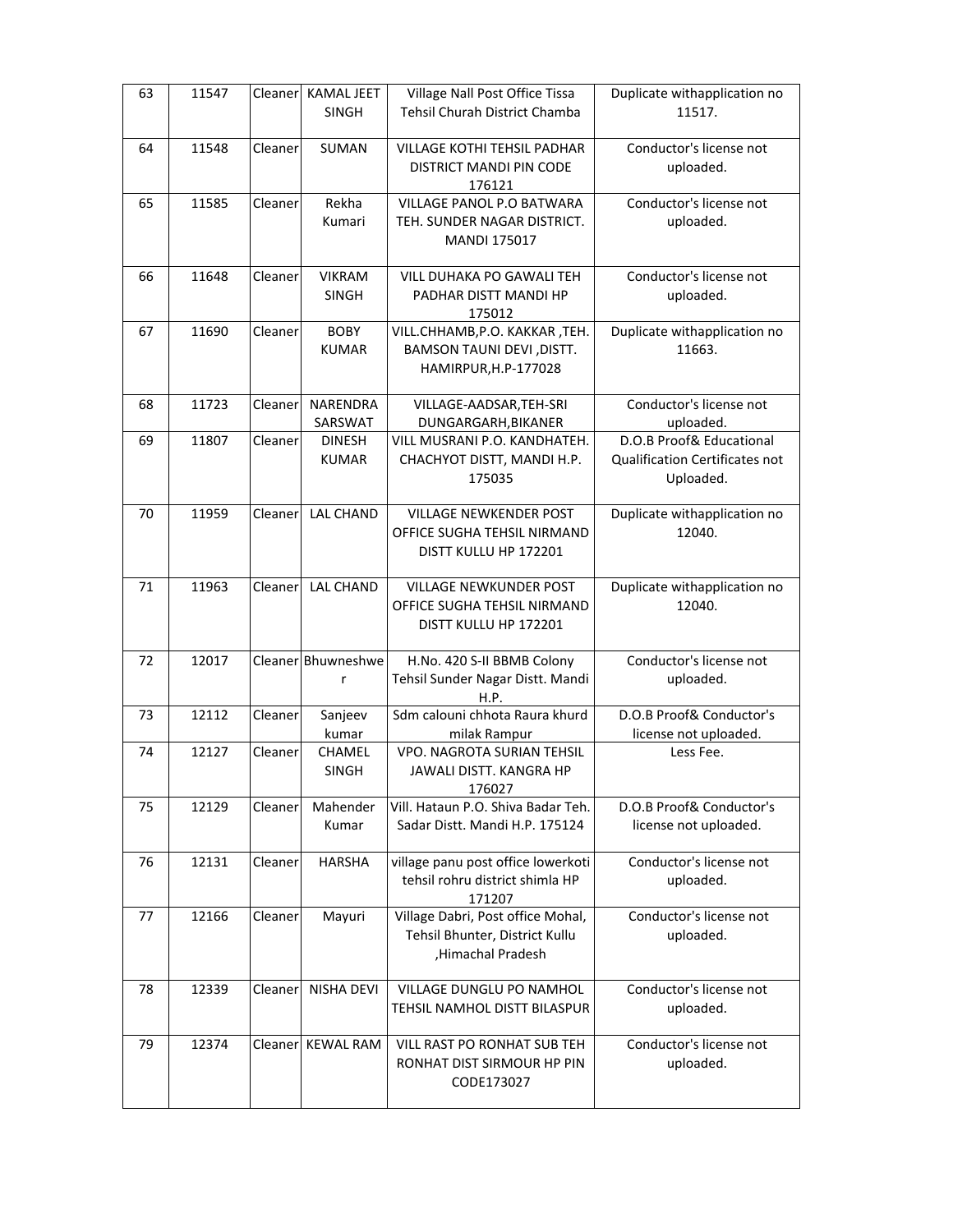| 80 | 12383 | Cleaner  | <b>GEETA DEVI</b>              | VILL DUDANA PO SUJHAILA TEH<br>ARKI DISTT SOLAN HP                                   | Conductor's license not<br>uploaded.            |
|----|-------|----------|--------------------------------|--------------------------------------------------------------------------------------|-------------------------------------------------|
| 81 | 12500 | Cleaner  | KAMLESH<br><b>DUTT</b>         | VILLAGE NALOHTAPO BARA<br>GRAN TEHSIL MULTHAN DISTRICT<br>KANGRA                     | Duplicate withapplication no<br>12497.          |
| 82 | 12586 | Cleanerl | HIMANSHU<br>SHARMA             | Pine House Chhota shimla hp<br>171002                                                | Conductor's license not<br>uploaded.            |
| 83 | 12706 | Cleaner  | <b>HEM RAJ</b>                 | Vill Chillar.PO Manlogkalan.Teh<br>Ramshehar.Distt<br>Solan.(HP)173218               | Conductor's license not<br>uploaded.            |
| 84 | 12736 | Cleaner  | Seema Devi                     | Block NO 7 Set NO 6 Ashiana II<br>dhallli Shimla Urban HP 171012                     | Conductor's license not<br>uploaded.            |
| 85 | 12786 | Cleaner  | <b>DEEPU DEVI</b>              | VILL GOBH PO KOTHI TEH ANNI<br>DISTT KULLU 172026                                    | Conductor's license not<br>uploaded.            |
| 86 | 12807 | Cleaner  | <b>VISHAL</b>                  | VILL JADRANGAL PO. PADAR TEH<br>DHARMSHALA DISTT KANGRA<br><b>PIN CODE 176052</b>    | Conductor's license not<br>uploaded.            |
| 87 | 12939 | Cleaner  | <b>KUMARI</b><br><b>NEHA</b>   | kaku sweet shop new markit totu<br>shimla                                            | Conductor's license not<br>uploaded.            |
| 88 | 13092 | Cleaner  | <b>MANJANA</b>                 | VILL KHAUIG PO KOTHI TEH ANNI<br>DISTT KULLU HP 172026                               | Conductor's license not<br>uploaded.            |
| 89 | 13114 | Cleaner  | <b>VINESH</b><br><b>KUMAR</b>  | VILL LATWALA PO BAGORA TEH<br>PALAMPUR DISTT KANGRA HP                               | Conductor's license not<br>uploaded.            |
| 90 | 13127 | Cleaner  | <b>PANKAJ</b><br><b>KUMAR</b>  | V.P.O KHANIYARA TEH.<br>DHARAMSHALA DISTT. KANGRA<br>H.P 176218                      | Conductor's license not<br>uploaded.            |
| 91 | 13176 | Cleaner  | PAPPU<br><b>KUMAR</b>          | VPO DEOL TEH BAIJNATH DISTT<br>KANGRA HP PIN 176125                                  | Bonafide Himachali Certificate<br>not Uploaded. |
| 92 | 13275 |          |                                | Cleaner PUSHPA DEVI Village bhatmana po jabri tehsil<br>dhami district shimla 171103 | Conductor's license not<br>uploaded.            |
| 93 | 13298 | Cleaner  | <b>KULDEEP</b><br><b>KUMAR</b> | Village Dhamrol P.O Dhamrol<br>Teh.Bhoranj Distt Hamirpur Pin<br>code 177024         | Conductor's license not<br>uploaded.            |
| 94 | 13331 | Cleaner  | Priyanka                       | Vaid Colony Near Railway station<br>Shoghi Shimla7018034417                          | Conductor's license not<br>uploaded.            |
| 95 | 13347 |          | Cleaner BAL KRISHAN            | VILL KIRIYA PO TATTAPANI TEH<br>KARSOG DISTT MANDI 175009                            | Conductor's license not<br>uploaded.            |
| 96 | 13448 | Cleaner  | <b>ANCHANA</b><br><b>DEVI</b>  | VPO Dhabiri Tehsil Barsar District<br>Hamirpur Himachal Pradesh Pin<br>176049        | Conductor's license not<br>uploaded.            |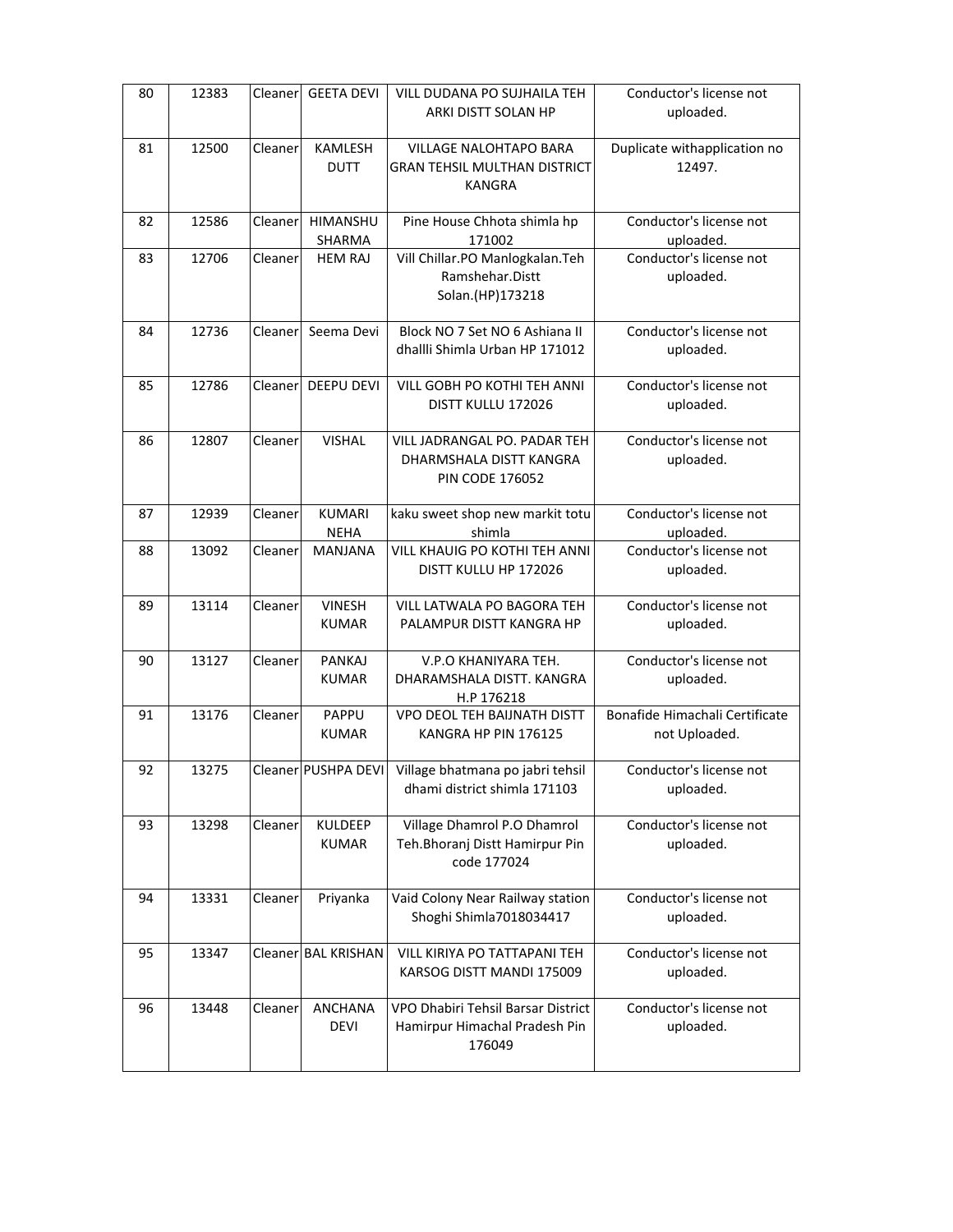| 97  | 13476 | Cleaner | Jitendra                        | Village Sojha, Post office Behli,                                                                            | Conductor's license not                |
|-----|-------|---------|---------------------------------|--------------------------------------------------------------------------------------------------------------|----------------------------------------|
|     |       |         | Kumari                          | Tehsil Nihri, District Mandi H.P.<br>175009                                                                  | uploaded.                              |
| 98  | 13529 | Cleaner | Rakshit                         | V. P. O chowki khalete teh.                                                                                  | Conductor's license not                |
| 99  |       |         | <b>UPASANA</b>                  | Palampur dist. Kangra                                                                                        | uploaded.<br>Conductor's license not   |
|     | 13579 | Cleaner | <b>DEVI</b>                     | Upasana W/O Harish kanwar vill<br>MohriP.O Shoghi District Shimla<br>PIN 171219                              | uploaded.                              |
| 100 | 13602 | Cleaner | Haq nawaj                       | Vpo sanghani teshil salooni<br>district chamba hp 176320                                                     | Conductor's license not<br>uploaded.   |
| 101 | 13675 | Cleaner | <b>HEM RAJ</b>                  | Vill Chillar P/o Manlogkalan Teh<br>Ramshehar Distt Solan173218                                              | Duplicate withapplication no<br>12706. |
| 102 | 13707 | Cleaner | <b>VIRENDER</b><br><b>KUMAR</b> | VILL JANWAN PO GUMMA TEH<br>JOGINDER NAGAR DISTT MANDI                                                       | Fee not verified.                      |
| 103 | 13757 | Cleaner | <b>NITISH</b><br>CHAUHAN        | VPO JAMTA TEH NAHAN<br><b>DISTRICT SIRMAUR HP</b>                                                            | Duplicate withapplication no<br>13755. |
| 104 | 13773 | Cleaner | Sanjeev<br>Kumar                | Sdm calouni chhota Raura khurd<br>milakMilak                                                                 | Duplicate withapplication no<br>12112. |
| 105 | 13781 | Cleaner | VIJAY<br><b>KUMAR</b>           | VPO BIR TUNGAL, TEH SADAR,<br>DISTT. MANDI H.P.                                                              | Conductor's license not<br>uploaded.   |
| 106 | 13805 | Cleaner | RAJAT<br><b>KUMAR</b>           | VILL. BANDH P.O. BHANGWAR<br>TEH. AND DIST KANGRA HP PIN<br>CODE 176029                                      | Conductor's license not<br>uploaded.   |
| 107 | 13817 | Cleaner | <b>MINTU</b>                    | VILL. PURTIALA P O KOHALA<br>TEH. JWALA MUKHI DIST.<br>KANGRA HP PIN CODE 176036                             | Conductor's license not<br>uploaded.   |
| 108 | 13836 | Cleaner | AKSHAY<br>GAUTAM                | village pawanghati p,o,<br>chanawag.sub tehsil Dhami distt.<br>Shimla                                        | Conductor's license not<br>uploaded.   |
| 109 | 13905 | Cleaner | <b>VIJENDER</b><br><b>KUMAR</b> | 7019 KILLA KADAM SHARIF NABI<br>KARIM PAHAR GANJ NEW DELHI                                                   | Conductor's license not<br>uploaded.   |
| 110 | 13961 | Cleaner | <b>Avtar Singh</b>              | V.P.O JOL-SAPPER TESHIL<br>NADAUN DISTRICT HAMIRPUR<br>HIMACHAL PRADESH 177048                               | Conductor's license not<br>uploaded.   |
| 111 | 14003 | Cleaner | Jugjeevan<br>ram                | Village Bharara PO Kumarsain<br>Distt Shimla 172029                                                          | Conductor's license not<br>uploaded.   |
| 112 | 14010 | Cleaner | <b>HEMA DEVI</b>                | VILL ROPARI PO BHUTHI TEH<br>KULLU DIST KULLU                                                                | Conductor's license not<br>uploaded.   |
| 113 | 14035 | Cleaner | ANKESH<br><b>KUMAR</b>          | Village-Sakrain Post Office-<br>Tanehar Tehsil-Dharampur Distt-<br>Mandi Himachal Pradesh Pin<br>Code-175050 | Duplicate withapplication no<br>14037. |
| 114 | 14038 | Cleaner | <b>TAVENDER</b>                 | Village GANANI PO RAISON DISTT                                                                               | Conductor's license not                |
|     |       |         | <b>SINGH</b>                    | KULLU                                                                                                        | uploaded.                              |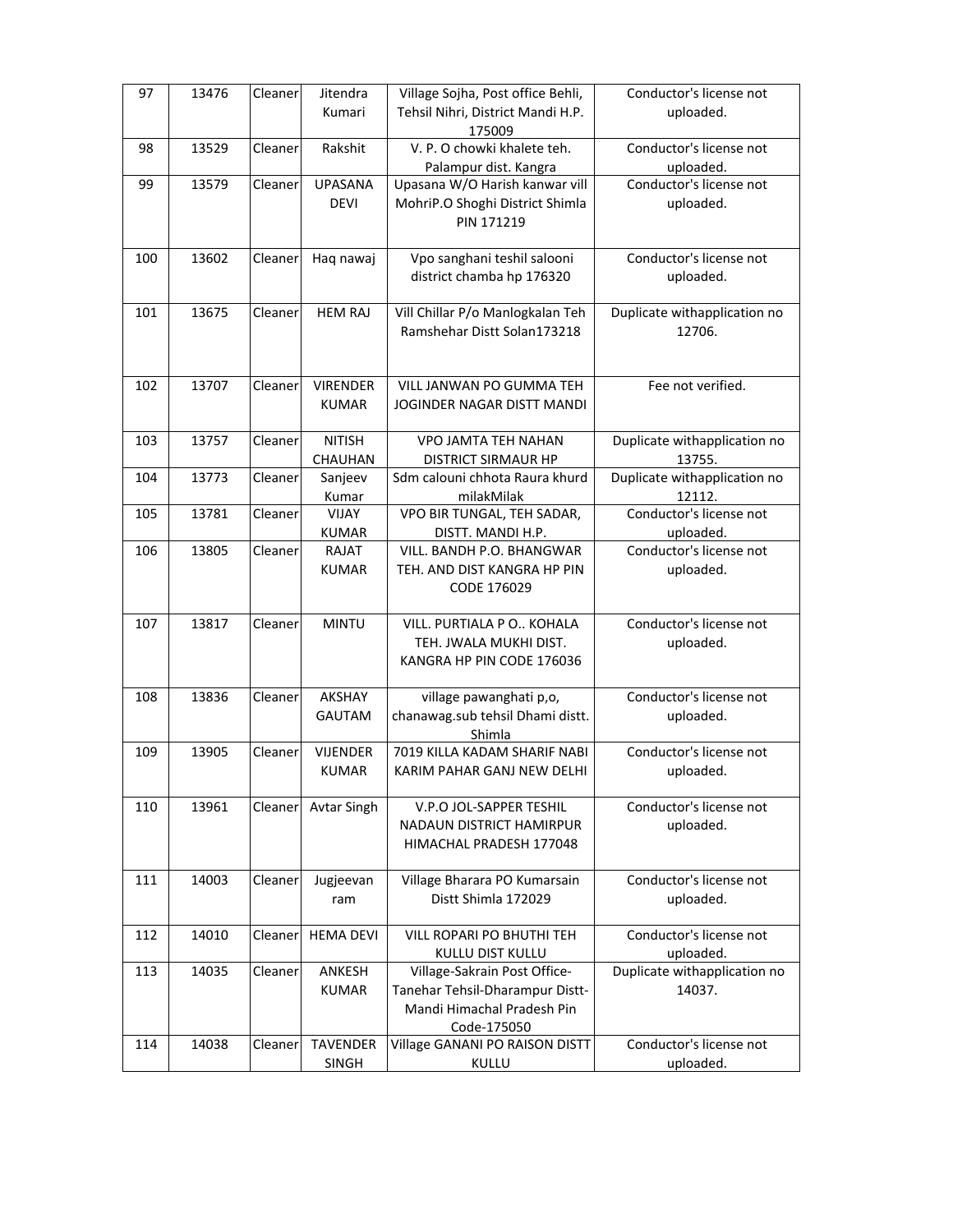| 115 | 14043 |         | Cleaner DEEP KUMAR             | <b>VILLAGE ARTHI POST OFFICE</b><br>KHALANOO TEHSIL KOTLI DISTT.<br>MANDI H.P. 175003                 | Conductor's license not<br>uploaded.   |
|-----|-------|---------|--------------------------------|-------------------------------------------------------------------------------------------------------|----------------------------------------|
| 116 | 14108 |         | Cleaner DEEP KUMAR             | <b>VILLAGE ARTHI POST OFFICE</b><br>KHALANOO TEHSIL KOTLI DISTT.<br>MANDI H.P. 175003                 | Conductor's license not<br>uploaded.   |
| 117 | 14124 | Cleaner | ARUN<br><b>KUMAR</b>           | VILL-MASYAHAN P.O.BAGGI TEH-<br>BALH, DISTT MANDI HIMACHAL<br>PRADESH PIN CODE-175027                 | Conductor's license not<br>uploaded.   |
| 118 | 14140 | Cleaner | <b>RAVEENA</b>                 | N 71A/93 old chandrawal majnu<br>ka tila civil lines delhi 110054                                     | Conductor's license not<br>uploaded.   |
| 119 | 14183 | Cleaner | RAJNEESH<br><b>KUMAR</b>       | Village Post Office chakmoh tehsil<br>dhatwal district hamirpur<br>himachal pradeshpin code<br>176039 | Conductor's license not<br>uploaded.   |
| 120 | 14258 | Cleaner | <b>BOBBY</b>                   | VILLAGE CHHAKRAYAL P.O.<br>KAMLA NAGAR TEH. &<br>DISTT. SHIMLA H.P. 171006                            | Conductor's license not<br>uploaded.   |
| 121 | 14373 | Cleaner | Permod<br>Kumar                | VILL KHALARGI PO JAGOTHI TEH<br>ROHRU DSITT SHIMLA HP 171207                                          | Conductor's license not<br>uploaded.   |
| 122 | 14447 |         | Cleaner Kanika Dogra           | Dhauladhar Colony Maranda<br>tehsil Palampur district Kangra<br>Himachal Pradesh 1761 02              | Underage.                              |
| 123 | 14474 |         | Cleaner Anita Kumari           | Vill Bheri PO Sajaopiplu Teshil<br>Dharampur Distt Mandi HP<br>175025                                 | Conductor's license not<br>uploaded.   |
| 124 | 14530 | Cleaner | <b>ASHWANI</b><br><b>KUMAR</b> | <b>VILL.ROPA THATHAR P.O</b><br>BHAMBLA TEH. BALDWARA<br>DISTT. MANDI H.P                             | Conductor's license not<br>uploaded.   |
| 125 | 14668 | Cleaner | Munish<br>Kumar                | vpo Ramerh Tehsil Nagrota<br>Bagwan District Kangra Himachal<br>Pradesh 176052                        | Conductor's license not<br>uploaded.   |
| 126 | 14698 | Cleaner | <b>VISHAL</b><br>SINGH         | VILL DHAMLAHAR PO CHALOH<br>SUB TEHSIL GANGATH DISTT<br>KANGRA                                        | Conductor's license not<br>uploaded.   |
| 127 | 14700 | Cleaner | <b>VISHAL</b><br>SINGH         | VILL DHAMLAHAR PO CHALOH<br>SUB TEHSIL GANGATH DISTT<br><b>KANGRA</b>                                 | Duplicate withapplication no<br>14698. |
| 128 | 14719 | Cleaner | <b>NITISH</b><br>JASWAL        | VPO Sapouri Tehsil AMB District<br>UNA HIMACHAL PRADESH<br>Pincode-177210                             | Conductor's license not<br>uploaded.   |
| 129 | 14794 | Cleaner | SANDEEP                        | VILLAGE JANDPUR (GANGOH),<br>P.O JANDPUR, TEHSIL<br>BAIJNATH, DISTT KANGRA HP<br>176081               | Conductor's license not<br>uploaded.   |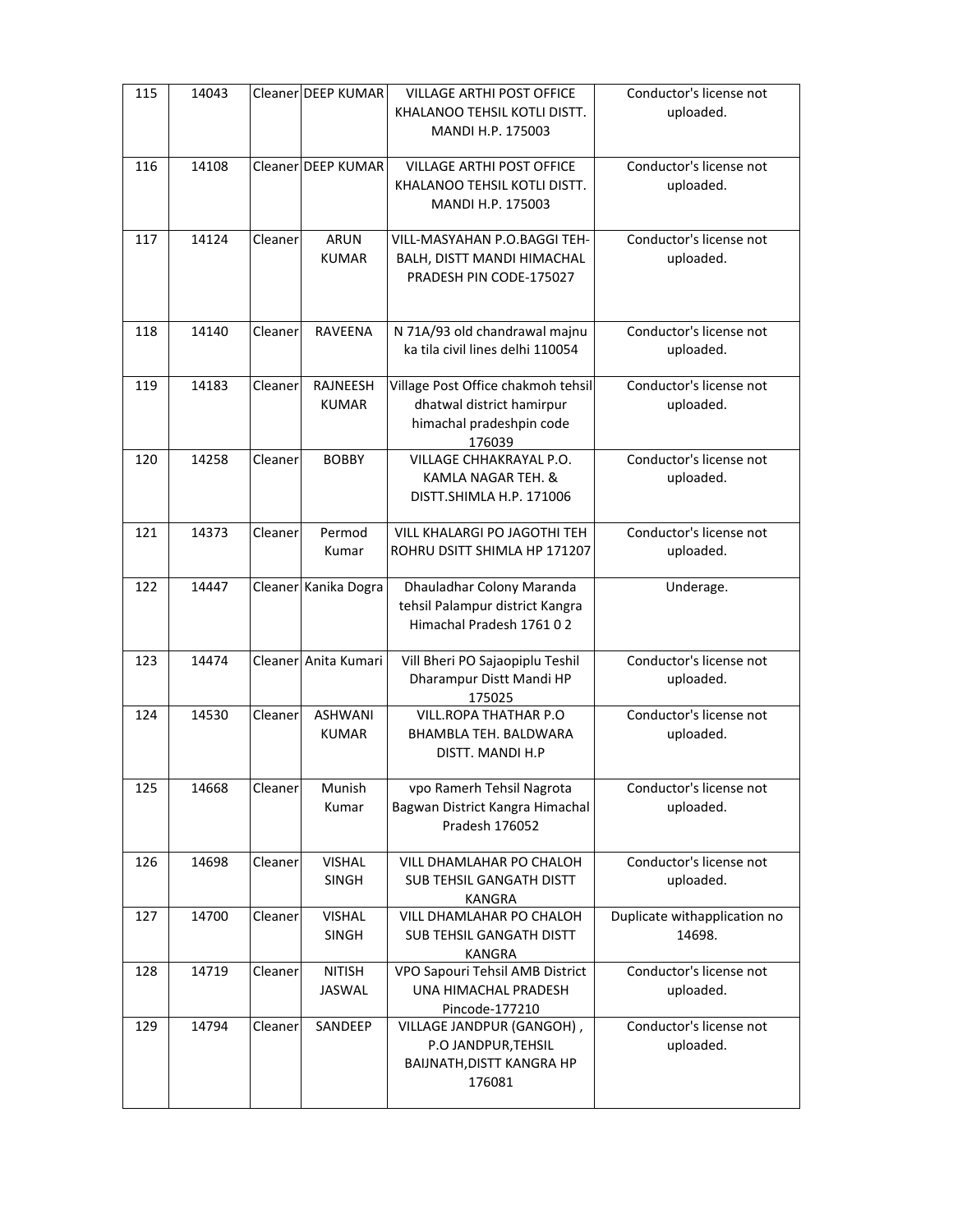| 130 | 14816 |          |                                 | Cleaner TARA CHAND VILL- KAREACH, PO GHANAHATTI,<br>TEH & DISTT SHIMLA PIN CODE-<br>171011                   | Conductor's license not<br>uploaded.                              |
|-----|-------|----------|---------------------------------|--------------------------------------------------------------------------------------------------------------|-------------------------------------------------------------------|
| 131 | 14824 | Cleaner  | <b>VISHAL</b><br><b>SINGH</b>   | VPO-BHUGNARA TEH-NURPUR<br>DISTT-KANGRA PIN-176201 H.P                                                       | Conductor's license not<br>uploaded.                              |
| 132 | 14828 | Cleaner  | AMARJEET<br><b>SINGH</b>        | VILL-RUKHRI, PO-<br>SHAMBHUWALA, TEHSIL-<br>NAHAN, DISTT - SIRMOUR 173001                                    | Conductor's license not<br>uploaded.                              |
| 133 | 14852 | Cleaner  | <b>MAMTA</b>                    | Village dabri po mohal Tehsil<br><b>Bhunter District Kullu</b>                                               | Conductor's license not<br>uploaded.                              |
| 134 | 14884 | Cleaner  | <b>RAVINDER</b><br><b>KUMAR</b> | V.P.O.SEGLI TEH CHACHYOT<br><b>DISTT MANDI HP</b>                                                            | Conductor's license not<br>uploaded.                              |
| 135 | 14955 | Cleaner  | ANJU<br><b>PAWAAR</b>           | PALAK BHAWAN LOWER VIKAS<br>NAGAR KASUMPTI SHIMLA                                                            | Conductor's license not<br>uploaded.                              |
| 136 | 15248 | Cleaner  | Pooja Devi                      | Vill Jayalang P/o Kharahatti Teh<br>Arki Distt Solan173207                                                   | Conductor's license not<br>uploaded.                              |
| 137 | 15300 | Cleanerl | <b>VIKAS RANA</b>               | <b>VILLAGE BHATKA PO KIARWAN</b><br>TEH DHIRA DISTT KANGRA HP                                                | Conductor's license not<br>uploaded.                              |
| 138 | 15330 | Cleaner  | <b>GERITA</b><br><b>KUMARI</b>  | VILLAGE BHADOON POST OFFICE<br>PARWARA TEH. CHAHIOT DISTT.<br>MANDI H.P.                                     | Conductor's license not<br>uploaded.                              |
| 139 | 15345 | Cleaner  | <b>KHEM</b><br><b>CHAND</b>     | Village Padhar P.O kharihar Teshil<br>and district kullu H.P pincode<br>175126                               | Time Barred Conductor's license<br>uploaded.                      |
| 140 | 15349 | Cleaner  | <b>KHEM</b><br><b>CHAND</b>     | Village Padhar P.O kharihar<br>district and Teshil kullu H.P<br>pincode 175126                               | Duplicate withapplication no<br>15345.                            |
| 141 | 15409 | Cleaner  | <b>SUNIL</b><br><b>KUMAR</b>    | Village Brahmafald PO Taurjajar<br>Tehsil Dharmpur District Mandi<br>HP 175040                               | Conductor's license not<br>uploaded.                              |
| 142 | 15415 | Cleaner  | SUNIL<br><b>KUMAR</b>           | Village Brahmafald PO Taurjajar<br>Tehsil Dharmpur District Mandi<br>HP 175040                               | Duplicate withapplication no<br>15409.                            |
| 143 | 15514 | Cleaner  | RAJIV<br><b>KUMAR</b>           | RAJIV KUMAR S/O SH. PREM<br>CHAND V.P.O. GUWARDOO<br>TEHSIL BAMSON AT TAUNI DEVI<br>DISTRICT HAMIRPUR 177023 | Duplicate withapplication no<br>15500.                            |
| 144 | 15515 | Cleaner  | AMIT<br><b>KUMAR</b>            | VPO DABKOLI KALAN TEHSIL<br>INDRI DISTT KARNAL PIN 132054                                                    | Conductor's license not<br>uploaded & Non-Himachali<br>Candidate. |
| 145 | 15629 | Cleaner  | <b>KRISHNA</b><br><b>DEVI</b>   | Vill.Chalouti P.O Panarsa Teh.Aut<br>Distt Mandi H.P pin 175121                                              | Conductor's license not<br>uploaded.                              |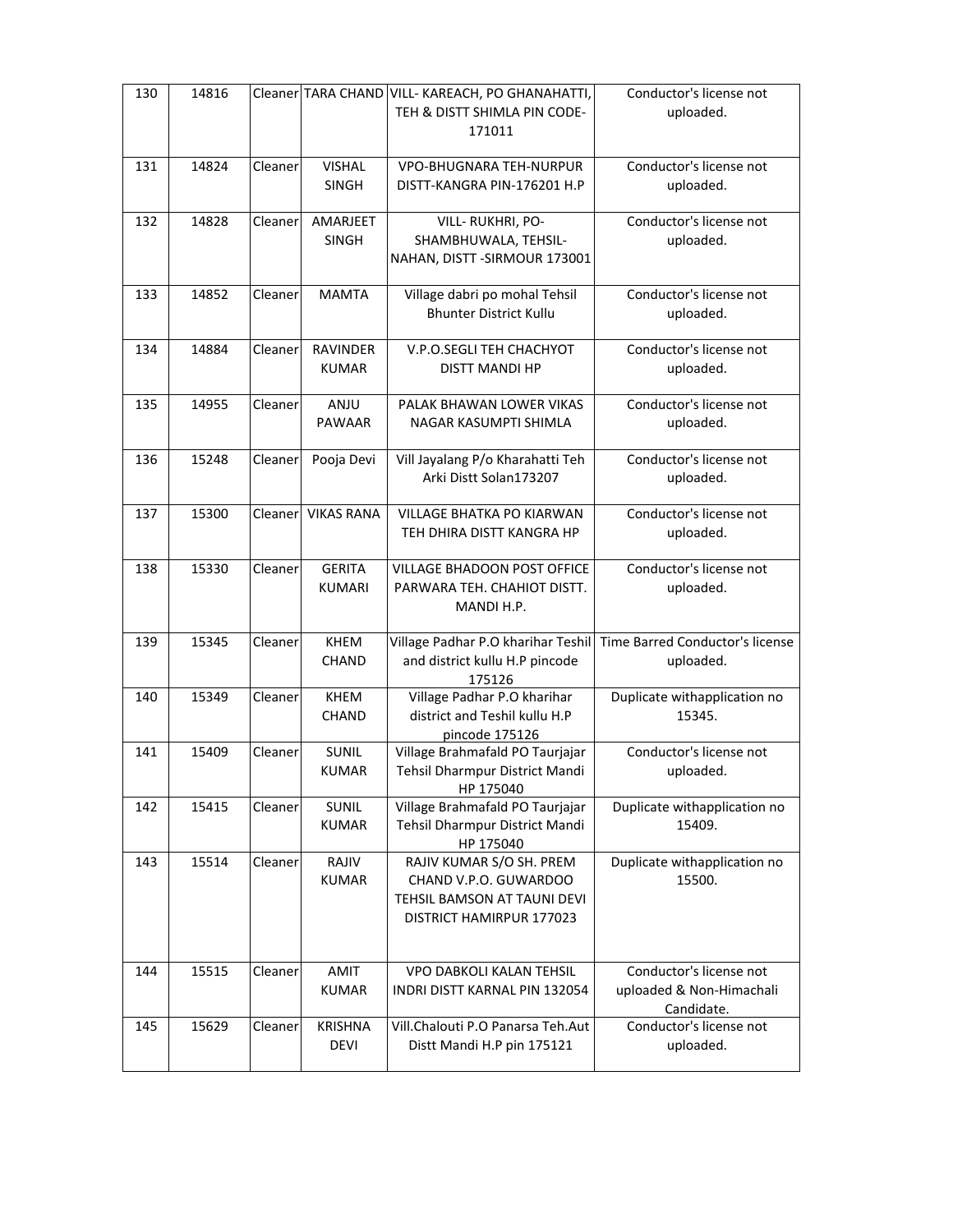| 146 | 15639 | Cleaner | <b>RAJESH</b><br><b>KUMAR</b>   | VILLAGE DARDEHRA P.O<br>PANTEHRA TEHSHIL<br><b>GHUMARWIN DISTT BILASPUR</b><br>HIMACHALPRADESH 174028 | Conductor's license not<br>uploaded.           |
|-----|-------|---------|---------------------------------|-------------------------------------------------------------------------------------------------------|------------------------------------------------|
| 147 | 15654 | Cleaner | <b>MADVI</b>                    | V P O BAHDALA TEH BASDHERA                                                                            | Conductor's license not                        |
|     |       |         |                                 | <b>DISTT UNA</b>                                                                                      | uploaded.                                      |
| 148 | 15670 | Cleaner | <b>SATISH</b><br><b>KUMAR</b>   | V.P.O BHARMAR .TEH JAWALI.<br>DISTT.KANGRA.H.P.176021                                                 | Conductor's license not<br>uploaded.           |
| 149 | 15678 | Cleaner | <b>OM</b><br>PRAKASH            | VILLAGE UPPER SANHOG PO<br><b>BHONT TEHSIL AND DISTT</b><br><b>SHIMLA</b>                             | Conductor's license not<br>uploaded.           |
| 150 | 15697 | Cleaner | PRAKASH<br><b>CHAND</b>         | Village Bandur, Po Paban, tehsil<br>Nerwa, District Shimla 171210                                     | Conductor's license not<br>uploaded.           |
| 151 | 15712 | Cleaner | neena rani                      | below singh sabha near cow shed<br>no 3 krishna nagar shimla 171001                                   | Conductor's license not<br>uploaded.           |
| 152 | 15744 | Cleaner | Anil kumar                      | Vill. Bawra p.o junga Sub teh.<br>Junga Shimla h.p 171218                                             | Conductor's license not<br>uploaded.           |
| 153 | 15800 | Cleaner | <b>BEENA DEVI</b>               | VILLAGE DARDEHRA P.O<br>PANTEHRA TEHSHIL<br><b>GHUMARWIN DISTT BILASPUR</b><br>H.P 174028             | Conductor's license not<br>uploaded.           |
| 154 | 15802 | Cleaner | <b>SURENDER</b><br><b>SINGH</b> | C/O BABU RAM VERMA-NIWAS<br>SHANAN PO SANJUALI SHIMLA<br>HP 171006-<br>CONT.NO.8988103912             | <b>TimeBarred OBC certificate</b><br>uploaded. |
| 155 | 15861 | Cleaner | Anil kumar                      | Vill. Bawra p.o junga sub.teh.<br>Junga city shimla h.p 171218                                        | Duplicate withapplication no<br>15744.         |
| 156 | 15926 | Cleaner | Ayush Goyal                     | Vill. Kothi Batala P.o. Rani Kotla<br>tehesil Sadar Disst. Bilaspur<br>(H.P.)174033                   | Conductor's license not<br>uploaded.           |
| 157 | 15931 | Cleaner | ABHISHEK                        | VILL KALU DI HATTI, TEH<br>PALAMPUR, MARANDA,<br>KANGRA, HIMACHAL PRADESH-<br>176102                  | Conductor's license not<br>uploaded.           |
| 158 | 15999 | Cleaner | AJAY<br><b>THAKUR</b>           | VILL- SOLAG PO DOBHA TEH-<br>SADAR DISTT-BILASPUR HP<br>174001                                        | Duplicate with Application ID<br>16452         |
| 159 | 16395 | Cleaner | <b>KULDEEP</b><br><b>KUMAR</b>  | Village Mandyalu Post Office<br>BasantpurTehsil Sunni Distt.<br>Shimla HP 171018                      | Conductor's license not<br>uploaded.           |
| 160 | 16424 | Cleaner | Rohit Kumar                     | <b>VILL-BHAROLI PO SHEEL TEHSIL</b><br>ROHRU DISTT SHIMLA 171205                                      | Conductor's license not<br>uploaded.           |
| 161 | 16443 | Cleaner | <b>MANOJ</b>                    | VILL JUBBRI DHAR PO DHALLI<br><b>SHIMLA HP 171012</b>                                                 | Conductor's license not<br>uploaded.           |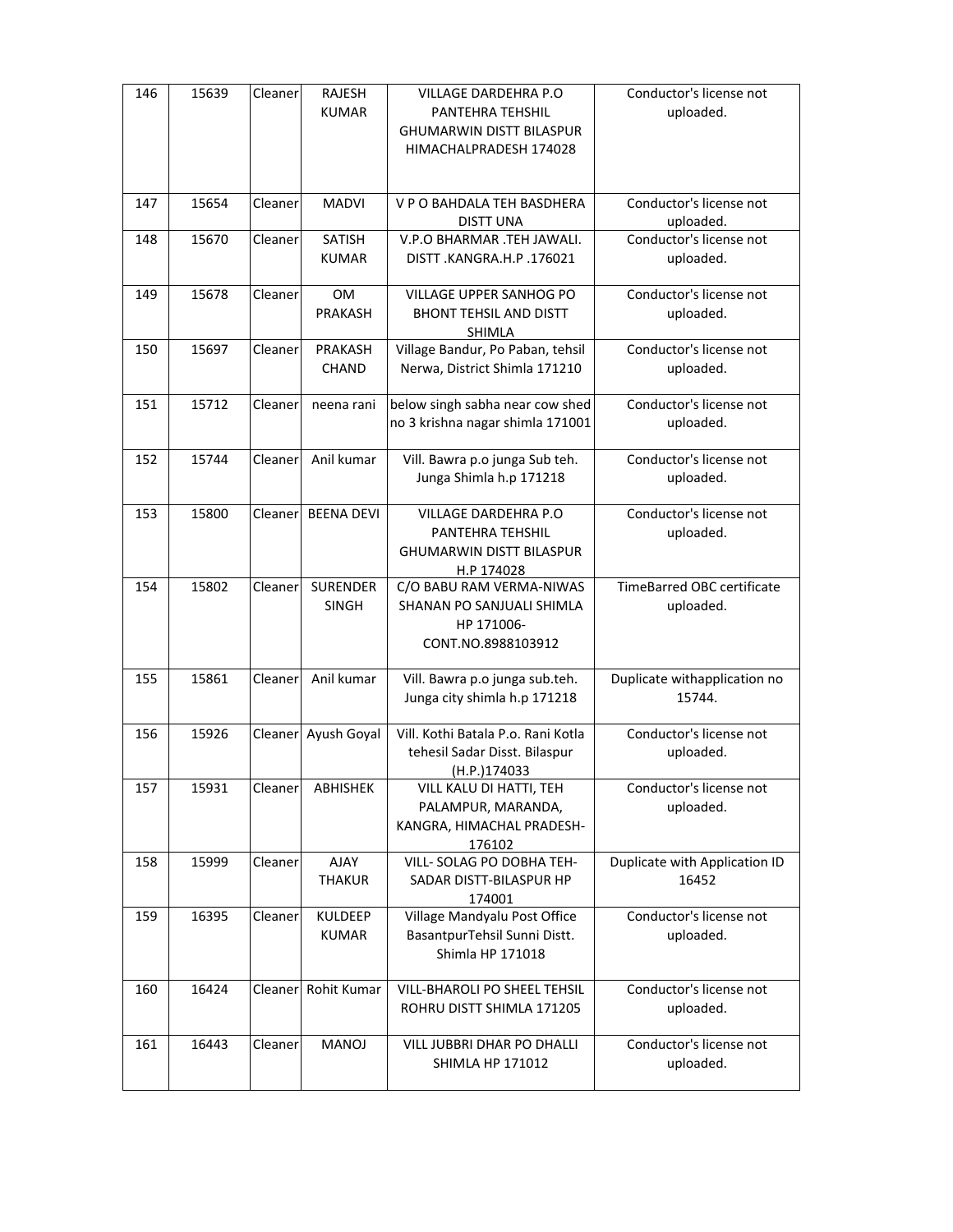| 162 | 16452 | Cleaner | AJAY                  | VILL-SOLAG PO DOBHA TEH-                           | Conductor's license not              |
|-----|-------|---------|-----------------------|----------------------------------------------------|--------------------------------------|
|     |       |         | <b>THAKUR</b>         | SADAR DISTT-BILASPUR HP<br>174001                  | uploaded.                            |
| 163 | 16545 | Cleaner | <b>KAPIL DEV</b>      | VILLAGE- BHATTI, P.O & TEHSIL-                     | Duplicate withapplication no         |
|     |       |         |                       | JAWALA MUKHI, DISTRICT-                            | 16548                                |
|     |       |         |                       | KANGRA HP PINE CODE 176031                         |                                      |
| 164 | 16548 | Cleaner | <b>KAPIL DEV</b>      | VILLAGE- BHATTI P.O.& TEHSIL -                     | Fee not verified.                    |
|     |       |         |                       | JAWALA MUKHIDISTRICT -                             |                                      |
|     |       |         |                       | KANGRASTATE - HIMACHAL<br>PRADESH, PIN CODE 176031 |                                      |
|     |       |         |                       |                                                    |                                      |
| 165 | 16608 | Cleaner | ABHISHEK              | VILL KALU DI HATT, TEH                             | Duplicate withapplication no         |
|     |       |         |                       | PALAMPUR, MARANDA 258,                             | 15931.                               |
|     |       |         |                       | KANGRA, HIMACHAL PRADESH-                          |                                      |
| 166 | 16639 | Cleaner | MEENAKSHI             | 176102<br>Vill-Kalowa, P.O.-Bhumti, Teh-           | Conductor's license not              |
|     |       |         |                       | Arki, Distt.- Solan, (HP)Pincode-                  | uploaded.                            |
|     |       |         |                       | 173221                                             |                                      |
| 167 | 16653 | Cleaner | <b>NARENDER</b>       | VILLAGE BATHMAMA PO JABRI                          | Less Fee submitted.                  |
|     |       |         | <b>KUMAR</b>          | TEH AND DISTRICT SHIMLA<br>HIMACHAL PRADESH 171103 |                                      |
|     |       |         |                       |                                                    |                                      |
| 168 | 16762 | Cleaner | Pardeep               | VPO-Mandhorghat Tehsil Sunni                       | Conductor's license not              |
|     |       |         |                       | Distt.-Shimla Pin 171301                           | uploaded.                            |
| 169 | 16923 | Cleaner | <b>JASBIR</b>         | VILLAGE CHAMARKAR HAMIRPUR                         | Conductor's license not              |
|     |       |         | <b>KUMAR</b>          | HP                                                 | uploaded.                            |
| 170 | 16971 | Cleaner | SHILPA DEVI           | VPO DHANGOTA PO DHATWAL<br>DISTT HAMIRPUR HP176040 | Conductor's license not<br>uploaded. |
|     |       |         |                       |                                                    |                                      |
| 171 | 17082 | Cleaner | KOMAL                 | Vill dusra khabu po sardhwar teh                   | Conductor's license not              |
|     |       |         | SHARMA                | balh distt. Mandi PIN :- 175023                    | uploaded.                            |
| 172 | 17179 | Cleaner | Dinesh                | Village kaina Post Office Rouri                    | Duplicate withapplication no         |
|     |       |         |                       | Teh and district shimla Pin code                   | 17892.                               |
| 173 | 17484 | Cleaner | Rajneesh              | 171011<br>Vill. Beri darolan p.o Behna             | Duplicate withapplication no         |
|     |       |         | kumar                 | jattanTeh. Jhandutta                               | 17509.                               |
|     |       |         |                       | Distt.Bilaspur (H. P.) 174024                      |                                      |
| 174 | 17511 | Cleaner | <b>BHED RAM</b>       | Village Purandhar Po Nagwain                       | Conductor's license not              |
|     |       |         |                       | Tehsil Aut Distt Mandi Himachal                    | uploaded.                            |
|     |       |         |                       | Pradesh 175121                                     |                                      |
| 175 | 17574 | Cleaner | <b>MOHAN LAL</b>      | VILLAGE MOSLAN PO DEIYA                            | Conductor's license not              |
|     |       |         |                       | TEHSIL NERWA DISTT SHIMLA HP                       | uploaded.                            |
| 176 | 17599 |         | Cleaner Harsh Guleria | 171210<br>Village Khabbal PO Har Tehsil            | Conductor's license not              |
|     |       |         |                       | Jawali Distt Kangra HP 176023                      | uploaded.                            |
|     |       |         |                       |                                                    |                                      |
| 177 | 17601 |         | Cleaner Harsh Guleria | Village Khabbal PO Har Tehsil                      | Duplicate withapplication no         |
|     |       |         |                       | Jawali Distt Kangra HP 176023                      | 17599.                               |
|     |       |         |                       |                                                    |                                      |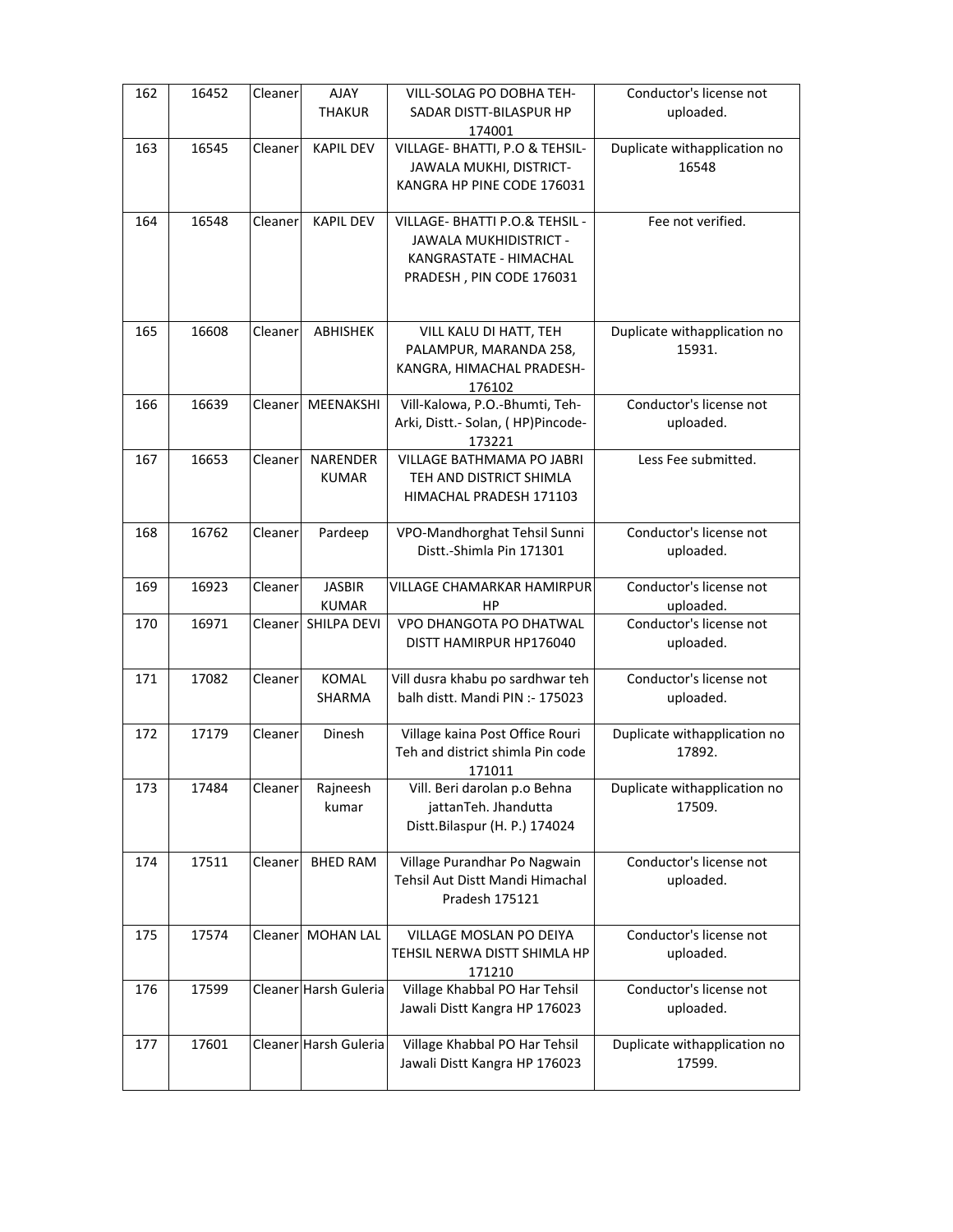| 178 | 17627 | Cleaner  | <b>KULDEEP</b><br><b>KUMAR</b>  | Village Dhamrol P.O Dhamrol<br>Teh.Bhoranj Distt Hamirpur<br>177024                                             | Duplicate withapplication no<br>13298. |
|-----|-------|----------|---------------------------------|-----------------------------------------------------------------------------------------------------------------|----------------------------------------|
| 179 | 17636 | Cleaner  | <b>NIKHIL</b>                   | HOUSE NO 2 CART ROAD GHORA<br>SRAI SHIMLA 171001                                                                | Conductor's license not<br>uploaded.   |
| 180 | 17638 | Cleaner  | Kaushalya<br>Devi               | CHAMAN LAL VILLAGE BAILA<br>POST OFFICE NANDI TEHSIL<br>CHACHYIOT DISTRICT MANDI<br>HIMACHAL PRADESH PIN 175124 | Conductor's license not<br>uploaded.   |
| 181 | 17665 | Cleaner  | <b>RAJ KUMAR</b>                | Village Bhadal Devi Po Bhawarna<br>Tehsil Palampur Distt Kangra                                                 | Conductor's license not<br>uploaded.   |
| 182 | 17729 |          | Cleaner JAY PRAKASH             | VILLAGE - BHARAINA, P.O.-<br>BAKRAS, TEHSIL- SHILLAI, DISTT.-<br>SIRMOUR, HP                                    | Conductor's license not<br>uploaded.   |
| 183 | 17735 | Cleaner  | <b>AMIT RANA</b>                | VILL KOTLU PO PAPLAH TEH<br>JAISINGHPUR DISTT KANGRA                                                            | Conductor's license not<br>uploaded.   |
| 184 | 17765 | Cleaner  | <b>MANISHA</b>                  | VILL TALAH, PO BHARARA, TEH<br>SUNI, DISTT SHIMLA                                                               | Conductor's license not<br>uploaded.   |
| 185 | 17769 | Cleaner  | <b>MANISHA</b>                  | VILL TALAH, PO BHARARA, TEH<br>SUNI, DISTT SHIMLA                                                               | Duplicate withapplication no<br>17765. |
| 186 | 17849 | Cleaner  | SAKSHI                          | <b>VPO KHARAT TEH BAROH DISTT</b><br>KANGRA HP-176054                                                           | Conductor's license not<br>uploaded.   |
| 187 | 17914 | Cleaner  | AJAY<br><b>THAKUR</b>           | VILLAGE NEHAR PO KOTLA TEHSIL<br>SOLAN DISTT SOLAN HP 173212                                                    | Conductor's license not<br>uploaded.   |
| 188 | 17927 | Cleaner  | <b>SURENDER</b><br><b>KUMAR</b> | VILLAGE RAJIMU P.O BHARTI<br>TEHSIL KANDAGHAT DISTRICT<br>SOLAN H.P                                             | Conductor's license not<br>uploaded.   |
| 189 | 17929 | Cleaner  | <b>SURENDER</b><br><b>KUMAR</b> | <b>VILLAGE RAJIMU P.O BHARTI</b><br>TEHSIL SOLAN DISTRICT SOLAN<br>H.P 173206                                   | Duplicate withapplication no<br>17927. |
| 190 | 17931 | Cleaner  | <b>KUBJA DEVI</b>               | Vill kajwa p.o bhalona teh<br>sangrah district sirmour HP<br>173032                                             | Conductor's license not<br>uploaded.   |
| 191 | 17952 | Cleanerl | <b>NEETU</b><br>SALHOTRA        | SONU Niwas Himfed Building,<br><b>BCS Shimla-171009</b>                                                         | Conductor's license not<br>uploaded.   |
| 192 | 17980 | Cleaner  | <b>MANOJ</b><br><b>KUMAR</b>    | VPO. TATOH, TEHSIL. SADAR,<br>DISTT. BILASPUR [HP] 174012                                                       | Conductor's license not<br>uploaded.   |
| 193 | 17986 |          | Cleaner AJAY KUMAR              | VILLAGE CHAMETI P.O KUHNA<br>TEHSIL RAKKAR DISTT KANGRA<br><b>PIN CODE 177043</b>                               | Conductor's license not<br>uploaded.   |
| 194 | 17995 | Cleaner  | Monika<br>Bhandari              | Bhandari niwas near sym school<br>Bhattakufar kamla nagar 06                                                    | Conductor's license not<br>uploaded.   |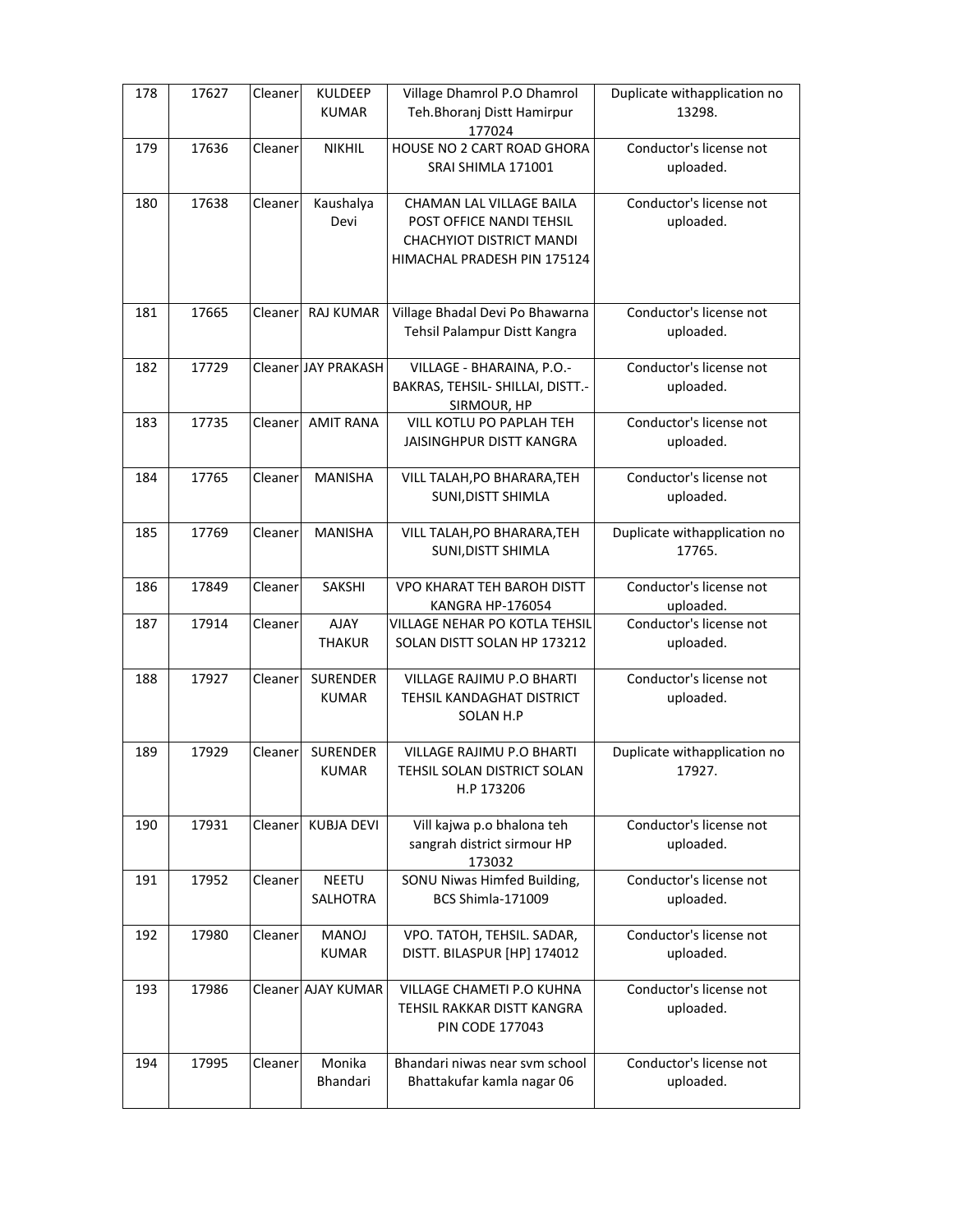| 195 | 18020 | Cleaner | <b>SHRESTHA</b><br><b>KUMARI</b> | Vill Targhel PO Taroun Teh<br>Ghumarwin Distt Bilaspur(HP) Pin<br>Code 174027                                    | Conductor's license not<br>uploaded.   |
|-----|-------|---------|----------------------------------|------------------------------------------------------------------------------------------------------------------|----------------------------------------|
| 196 | 18111 | Cleaner | <b>SHANTA</b>                    | <b>VEER BHAWAN PARIMAHAL</b><br>KASUMPTI SHIMLA-171009                                                           | Conductor's license not<br>uploaded.   |
| 197 | 18112 | Cleaner | <b>SHANTA</b>                    | <b>VEER BHAWAN PARIMAHAL</b><br>KASUMPTI SHIMLA-171009                                                           | Duplicate withapplication no<br>18111. |
| 198 | 18119 | Cleaner | SHANTA                           | <b>VEER BHAWAN PARIMAHAL</b><br>KASUMPTI SHIMLA-171009                                                           | Duplicate withapplication no<br>18111. |
| 199 | 18263 | Cleaner | Kishori lal                      | Village janed post officemarathu<br>tehsil Sadardistrictmandi<br>himamachal pradesh                              | Conductor's license not<br>uploaded.   |
| 200 | 18266 | Cleaner | <b>ANITA</b>                     | CHLOTTHI NEAR GUGAMADI<br>MANDIR SANJAULI SHIMLA HP<br>171006                                                    | Conductor's license not<br>uploaded.   |
| 201 | 18360 | Cleaner | <b>ASHOK</b><br><b>KUMAR</b>     | <b>VILLAGE KHANEOLI POST OFFICE</b><br><b>DEVNAGAR TEHSIL RAMPUR</b><br><b>BUSHAHR DISTT SHIMLA HP</b><br>172022 | Conductor's license not<br>uploaded.   |
| 202 | 18367 | Cleaner | RANJANA<br><b>KUMARI</b>         | VPO CHUKKU TEH PADHAR DISTT<br><b>MANDI HP 175012</b>                                                            | Conductor's license not<br>uploaded.   |
| 203 | 18405 | Cleaner | SAMEEKSHA<br><b>BHARTI</b>       | VILLAGE BHARGAON PO BHUTTI,<br>SUB TEHSIL - KOTGARH, TEHSIL<br>KUMARSAIN, DISTT. SHIMLA<br>172030 HP             | Conductor's license not<br>uploaded.   |
| 204 | 18505 | Cleaner | <b>DEV RAJ</b>                   | VILL TIUN PO DOGHRI TEH/DISTT<br>KULLU (HP)                                                                      | Conductor's license not<br>uploaded.   |
| 205 | 18520 | Cleaner | <b>ANITA</b>                     | VILLAGE RANGOL POST OFFICE<br>KOHBAG TEHSIL DHAMI DISTRICT<br>SHIMLA RURAL PIN CODE 171103                       | Conductor's license not<br>uploaded.   |
| 206 | 18535 | Cleaner | <b>VEENA DEVI</b>                | <b>VILLAGE GAHAR PO SEOBAGH</b><br>TEHSIL & DISTT KULLU HP 175138                                                | Conductor's license not<br>uploaded.   |
| 207 | 18634 | Cleaner | Ritu Devi                        | Village Bajot PO Thaltukhod<br>Tehsil Tikken District Mandi HP<br>175013                                         | Conductor's license not<br>uploaded.   |
| 208 | 18669 |         | Cleaner DHARAM PAL               | VILLAGE SHALAH POST OFFICE<br>BEHLI TEHSIL NIHRI DISTRICT<br><b>MANDI HP 175009</b>                              | Conductor's license not<br>uploaded.   |
| 209 | 18673 | Cleaner | GEETANJALI                       | Viilage moheri post office shoghi<br>distt Shimla                                                                | Conductor's license not<br>uploaded.   |
| 210 | 18678 | Cleaner | <b>VISHAL</b>                    | VILL. RASAN PO SIDHBARI TEH<br>DHARAMSHALA DISTT. KANGRA<br>HP 176057                                            | Conductor's license not<br>uploaded.   |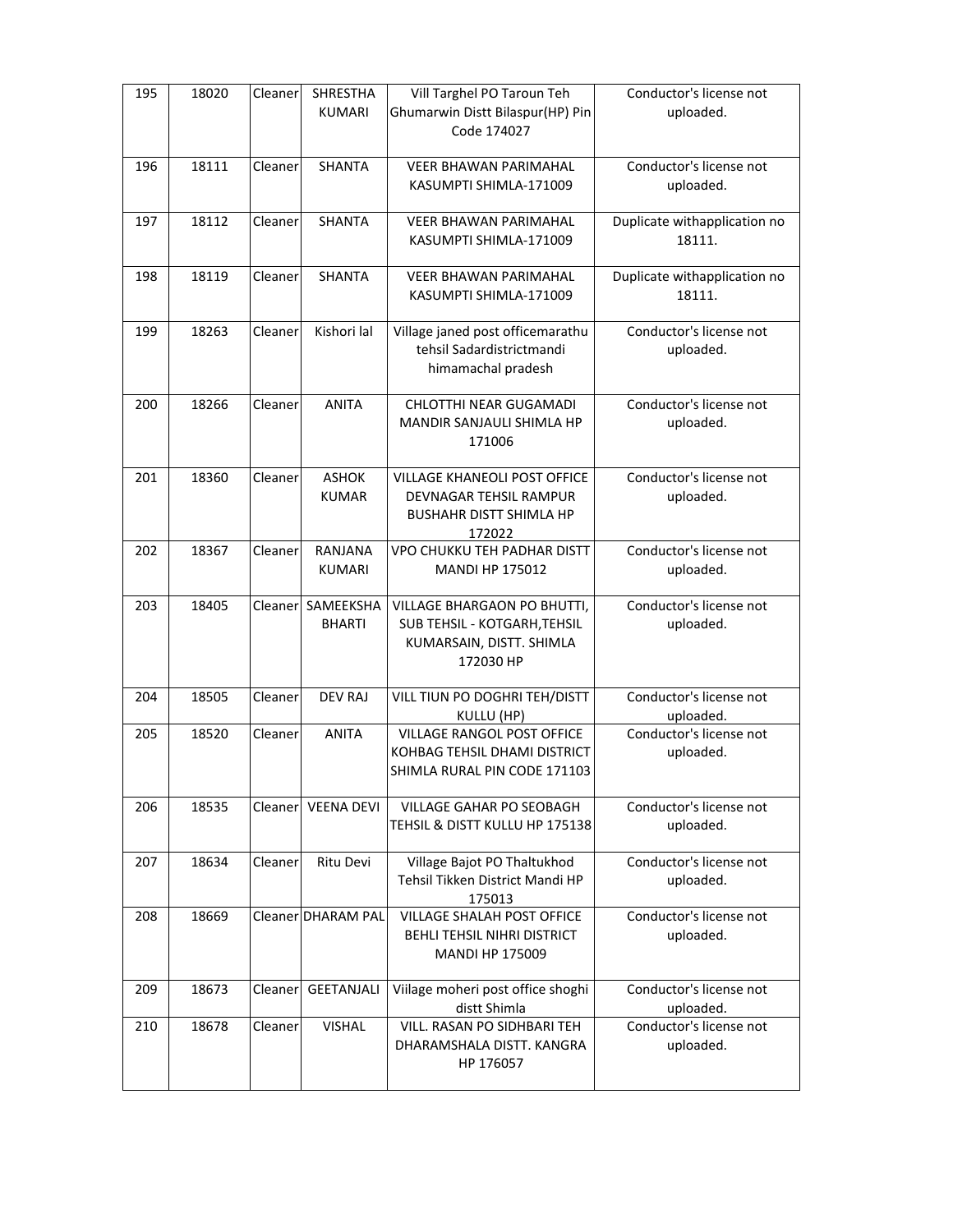| 211 | 18717 | Cleaner  | SHUBHAM<br><b>BHATIA</b>         | Village Upper Thore PO Thore<br>Tehsil Dehra District Kangra HP<br>177105                                                  | Conductor's license not<br>uploaded.              |
|-----|-------|----------|----------------------------------|----------------------------------------------------------------------------------------------------------------------------|---------------------------------------------------|
| 212 | 18746 | Cleaner  | <b>VINEET</b><br><b>KUMAR</b>    | VILLAGE CHOWKI DEVKHER P.O.<br>MAJHEEN TEHSIL KHUNDIAN<br>DISTT. KANGRA HP PIN                                             | Conductor's license not<br>uploaded.              |
| 213 | 18944 | Cleaner  | ANJALI                           | Vill.kanori distt.shimla p.o dhami                                                                                         | Conductor's license not<br>uploaded.              |
| 214 | 18974 | Cleanerl | <b>BHUPENDER</b><br><b>SINGH</b> | WARD NO 2 ARKI, PO AND TEHSIL<br>ARKI, DISTRICT SOLAN HP 173208                                                            | Conductor's license not<br>uploaded.              |
| 215 | 19008 | Cleaner  | AKASH<br><b>THAKUR</b>           | Village-chhanang, post office-<br>gumma, tehsil-joginder Nagar,<br>Distt-mandi, State-Himachal<br>Pradesh, PIN code-175015 | Conductor's license not<br>uploaded.              |
| 216 | 19227 | Cleaner  | Lalit Sharma                     | Village DHAMOON PO Panesh<br>TEH Distt Shimla Hp 171011                                                                    | Conductor's license not<br>uploaded.              |
| 217 | 19263 | Cleaner  | Gaurav<br>Dadhwal                | Vill. khappernal P.O. Bane di hatti<br>Tehsil Baroh Distt. Kangra hp<br>176029                                             | Conductor's license not<br>uploaded.              |
| 218 | 19288 | Cleaner  | SHANKI<br><b>WALIA</b>           | VILL JHANIYARA KALESHWER PO<br>LOWER GHALLOUR TEH<br>JAWALAMUKHI DISTT KANGRA<br>HIMACHAL PRADESH PINCODE<br>176031        | Conductor's license not<br>uploaded.              |
| 219 | 19294 | Cleaner  | <b>ROHIT</b><br>SHARMA           | Village Samanu, P.O. Badhalag,<br>Tehsil Kasauli, District Solan, HP<br>173218                                             | D.O.B Proof& Conductor's<br>license not uploaded. |
| 220 | 19332 | Cleaner  | <b>AASHISH</b><br><b>PAWAR</b>   | RAMKRISHAN NIWAS OAK DALE<br>KOTHI SANJAULI SHIMLA 171006                                                                  | Conductor's license not<br>uploaded.              |
| 221 | 19382 | Cleaner  | <b>DINESH</b><br><b>KUMAR</b>    | VILL DROBER PO DHAR TATOH<br>TEH SADAR DISTT BILASPUR HP<br><b>PIN CODE 174001</b>                                         | Conductor's license not<br>uploaded.              |
| 222 | 19442 | Cleaner  | Neha                             | VPO BASANTPUR SUNNI SHIMLA<br>Hp 171018                                                                                    | Conductor's license not<br>uploaded.              |
| 223 | 19487 | Cleaner  | SANJEEV<br><b>KUMAR</b>          | Village-Purana Post Office-Nanj<br>Tehsil-Karsog District-Mandi<br>State-Himachal Pradesh                                  | Conductor's license not<br>uploaded.              |
| 224 | 19489 | Cleaner  | <b>SUNIL</b><br><b>KUMAR</b>     | <b>VILL KANGAR PO CHAMBI TEH</b><br>SUNDERNAGAR DISTT MANDI HP                                                             | Conductor's license not<br>uploaded.              |
| 225 | 19514 |          | Cleaner JEEVA NAND               | Vill. Thunag, P.O. & Sub Teh.<br>Chhatri, Distt. Mandi-175047                                                              | Conductor's license not<br>uploaded.              |
| 226 | 19540 | Cleaner  | SHUBHAM                          | VILL GANEEJA BHUIRA PO<br>DANGHEEL TEH KANDAGHAT<br>DISTT SOLAN HP 173217                                                  | Conductor's license not<br>uploaded.              |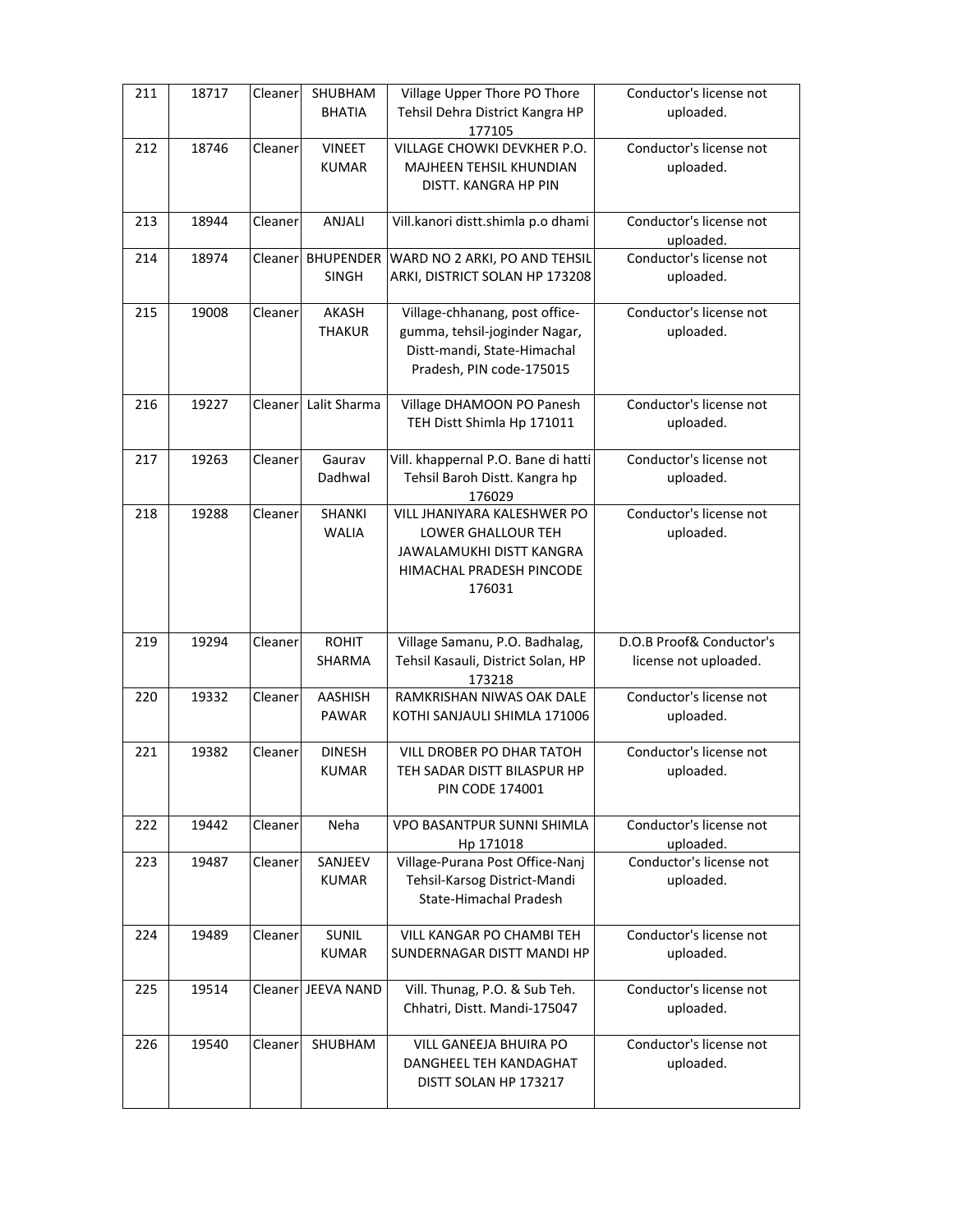| 227 | 19582 | Cleaner | <b>MAHAJNU</b>     | VILLAGE MAHUDHAR P.O.                                 | Conductor's license not       |
|-----|-------|---------|--------------------|-------------------------------------------------------|-------------------------------|
|     |       |         | <b>DEVI</b>        | ALSINDI TEHSIL KARSOG DISTT.                          | uploaded.                     |
|     |       |         |                    | <b>MANDI HP 175009</b>                                |                               |
| 228 | 19634 |         | Cleaner RAVI KUMAR | VPO LAKHANPUR TEHSIL SADAR                            | Conductor's license not       |
|     |       |         |                    | DISTT BILASPUR HP                                     | uploaded.                     |
|     |       |         |                    |                                                       |                               |
| 229 | 19643 | Cleaner | <b>Gopal Singh</b> | Vill Joan PO Kurati Tehsil Joginder                   | Conductor's license not       |
|     |       |         | Thakur             | Nagar Distt Mandi HP Pin 175014                       | uploaded.                     |
| 230 | 19650 | Cleaner | <b>SHASHI PAL</b>  | VILL-VIJAYPURP.O-AUHARTEH-                            | Conductor's license not       |
|     |       |         |                    | JHANDUTTADISTT-BILASPUR H.P                           | uploaded.                     |
|     |       |         |                    | PIN-174024                                            |                               |
|     |       |         |                    |                                                       |                               |
| 231 | 19825 | Cleaner | <b>BHUWNESH</b>    | VILLAGE-JANGLA BHOOD POST                             | Duplicate withapplication no  |
|     |       |         | <b>WAR</b>         | OFFICE BURMA PAPRI TEH                                | 19824.                        |
|     |       |         | BHARDWAJ           | <b>NAHAN DISTT-SIRMOUR</b>                            |                               |
|     |       |         |                    |                                                       |                               |
| 232 | 19875 | Cleaner | <b>SUDHEER</b>     | VILL BHADYAL P.O TIKKER TEH                           | TimeBarred conductor license. |
|     |       |         | <b>KUMAR</b>       | BALH DISTT MANDI PIN 15006                            |                               |
|     |       |         |                    |                                                       |                               |
| 233 | 19960 | Cleaner | <b>SAPNA</b>       | VPO BAKHALAG TEH. ARKI DISTT.                         | Conductor's license not       |
|     |       |         |                    | SOLAN H.P.                                            | uploaded.                     |
| 234 | 19967 | Cleaner | PRADEEP            | V.PO THANDOLTEH PALAMPUR                              | Duplicate withapplication no  |
|     |       |         | <b>KUMAR</b>       | <b>DISTT KANGRA HP</b>                                | 19958.                        |
|     |       |         |                    |                                                       |                               |
| 235 | 19984 | Cleaner | SAKSHI             | VILLAGE SOYAL POST OFFICE                             | Conductor's license not       |
|     |       |         | RAMTA              | NERWA TEHSIL NERWA DISTRICT                           | uploaded.                     |
|     |       |         |                    | SHIMLA H.P. PIN CODE 171210                           |                               |
|     |       |         |                    |                                                       |                               |
| 236 | 20095 | Cleaner | <b>GHAN</b>        | VILLAGE BALI PO BEHLI TEH.                            | Conductor's license not       |
|     |       |         | SHYAM              | NIHRI DISTT. MANDI HP 175009                          | uploaded.                     |
|     |       |         |                    |                                                       |                               |
| 237 | 20197 | Cleaner | <b>NARESH</b>      | VILL BASA PO AND TEHSIL                               | Conductor's license not       |
|     |       |         | <b>KUMAR</b>       | NERWA DISTT SHIMLA HP 171210                          | uploaded.                     |
|     |       |         |                    |                                                       |                               |
| 238 | 20202 | Cleaner | <b>BHAGAT</b>      | Village Ropa PO Kot khamaradha                        | Conductor's license not       |
|     |       |         | <b>RAM</b>         | Teh Aut District Mandi HP                             | uploaded.                     |
|     |       |         |                    |                                                       |                               |
| 239 | 20217 | Cleaner | Bimla Devi         | Gatadhar Madwach distt.                               | Conductor's license not       |
|     |       |         |                    |                                                       |                               |
|     |       |         |                    | SirmaurHimachal Pradesh                               | uploaded.                     |
|     |       |         |                    | 173023                                                |                               |
| 240 | 20250 | Cleaner | SONU               | AMRIT BHAWAN DEV NAGAR                                | Conductor's license not       |
|     |       |         | SAKLANI            | NEAR BHRATA SADAN P.O.                                | uploaded.                     |
|     |       |         |                    | KASUMPTI, TEHSIL AND DISTT.                           |                               |
|     |       |         |                    | <b>SHIMLA HP 171009</b>                               |                               |
|     |       |         |                    |                                                       |                               |
|     |       |         | MEENAKSHI          | VILLAGE SOYAL POST OFFICE                             | Conductor's license not       |
| 241 | 20362 | Cleaner |                    |                                                       |                               |
|     |       |         | RAMTA              | NERWA TEHSIL NERWA DISTRICT                           | uploaded.                     |
|     |       |         |                    | SHIMLA H.P. PIN CODE 171210                           |                               |
|     |       |         |                    |                                                       |                               |
| 242 | 20387 | Cleaner | <b>HITESH</b>      | VILLAGE SIMLTA POST OFFICE                            | Conductor's license not       |
|     |       |         | <b>KUMAR</b>       | KUNHAR TEHSIL ARKI DISTRICT<br><b>SOLAN HP 173221</b> | uploaded.                     |